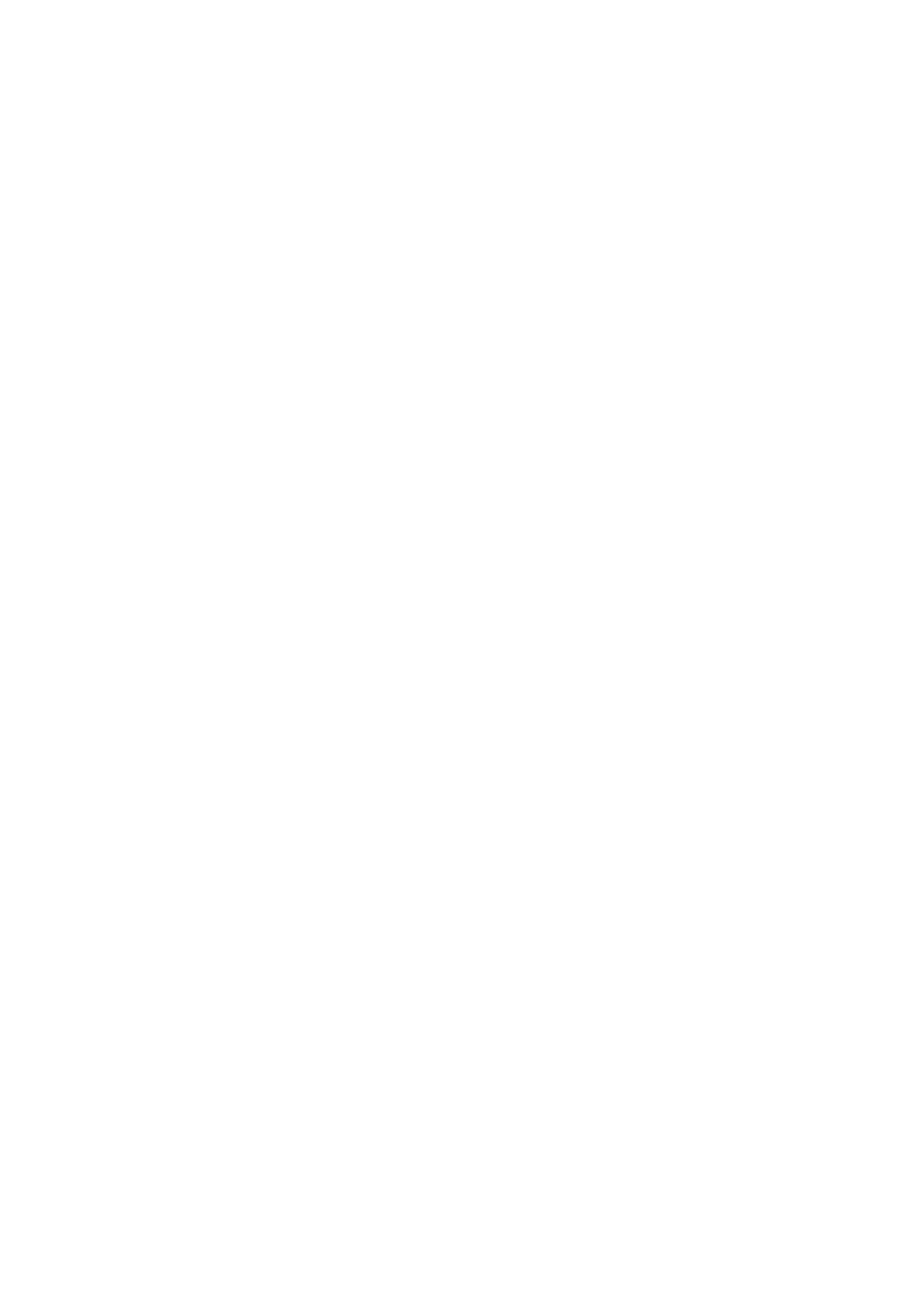# **Summary**

The aim of this project is to estimate marginal costs functions for waste prevention in some Swedish industrial sectors. The aim is to use the approximated functions as part of the input data for further modelling.

The work is conducted in three steps: a literature survey, telephone interviews, and finally calculations and analysis of results.

One result of the study was that little information was available on the costs of waste prevention and the effects of the preventive measures.

Thereby the result presented is to be seen as examples of costs of measures and its corresponding effects, rather than representative data for the industrial sectors. More comprehensive and trustworthy input data is needed, if reliable waste abatement cost functions for the Swedish industrial sectors are to be constructed.

From the empirical work, the overall impression is that the Swedish companies are aware of the necessity of waste prevention from a resource savings' perspective, but that it is a matter of business economics if measures are implemented or not.

Various measures have been taken to prevent waste in Swedish industries, but mainly from the perspective of saving raw material, i.e. from a cost perspective. Additionally, the awareness of the time and costs for handling packaging waste, has led to the companies putting pressure on suppliers to reduce these amounts.

The work presented here is a subproject to "Future waste quantities" a project within the Swedish research programme "Towards Sustainable Waste Management". The research programme is financed by the Swedish Environmental Protection Agency.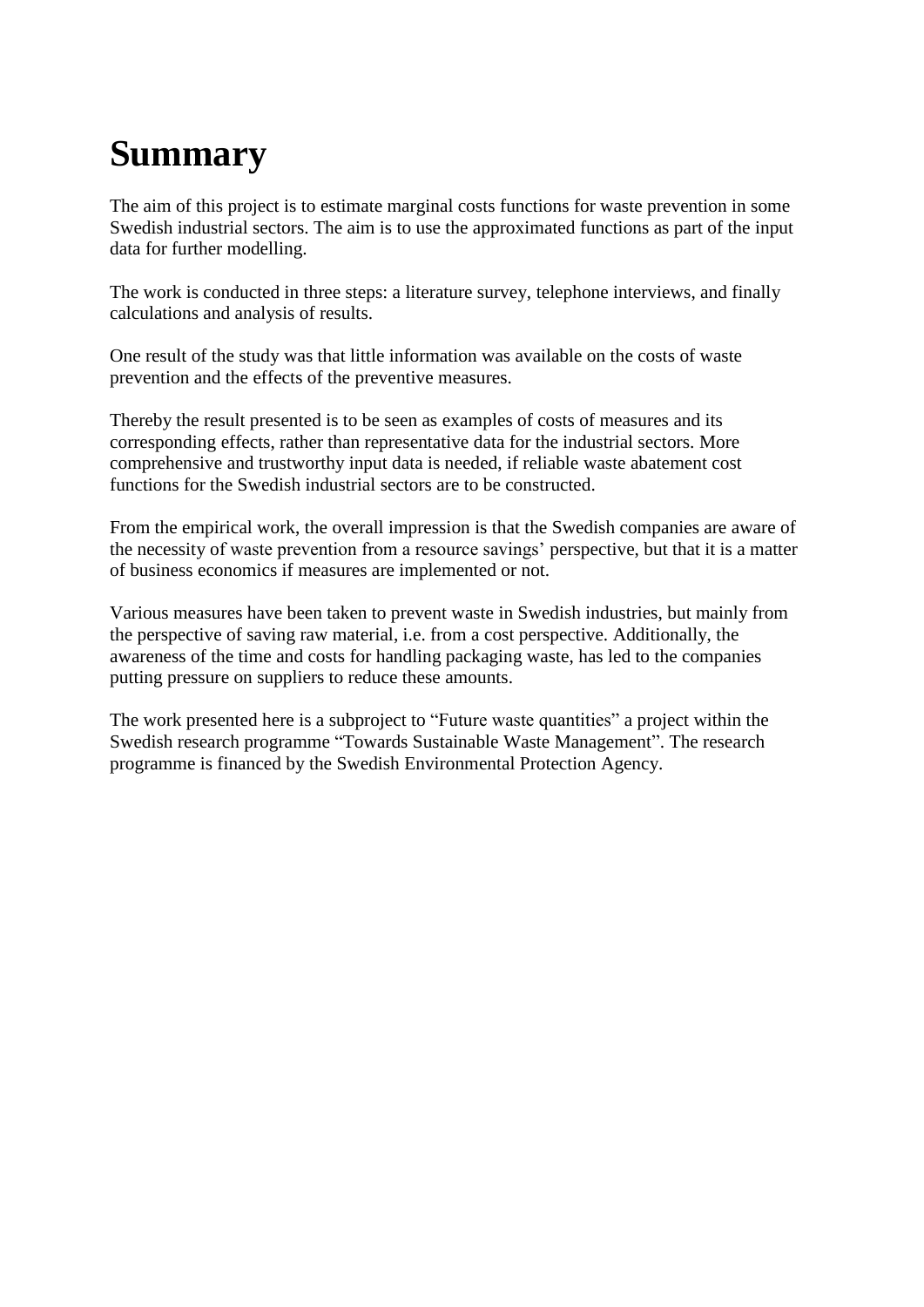## **Contents**

| 1.1 |  |  |
|-----|--|--|
| 1.2 |  |  |
| 2   |  |  |
| 2.1 |  |  |
| 2.2 |  |  |
| 2.3 |  |  |
| 3   |  |  |
| 3.1 |  |  |
| 3.2 |  |  |
| 4   |  |  |
| 5   |  |  |
|     |  |  |
|     |  |  |
|     |  |  |
|     |  |  |
|     |  |  |
|     |  |  |
|     |  |  |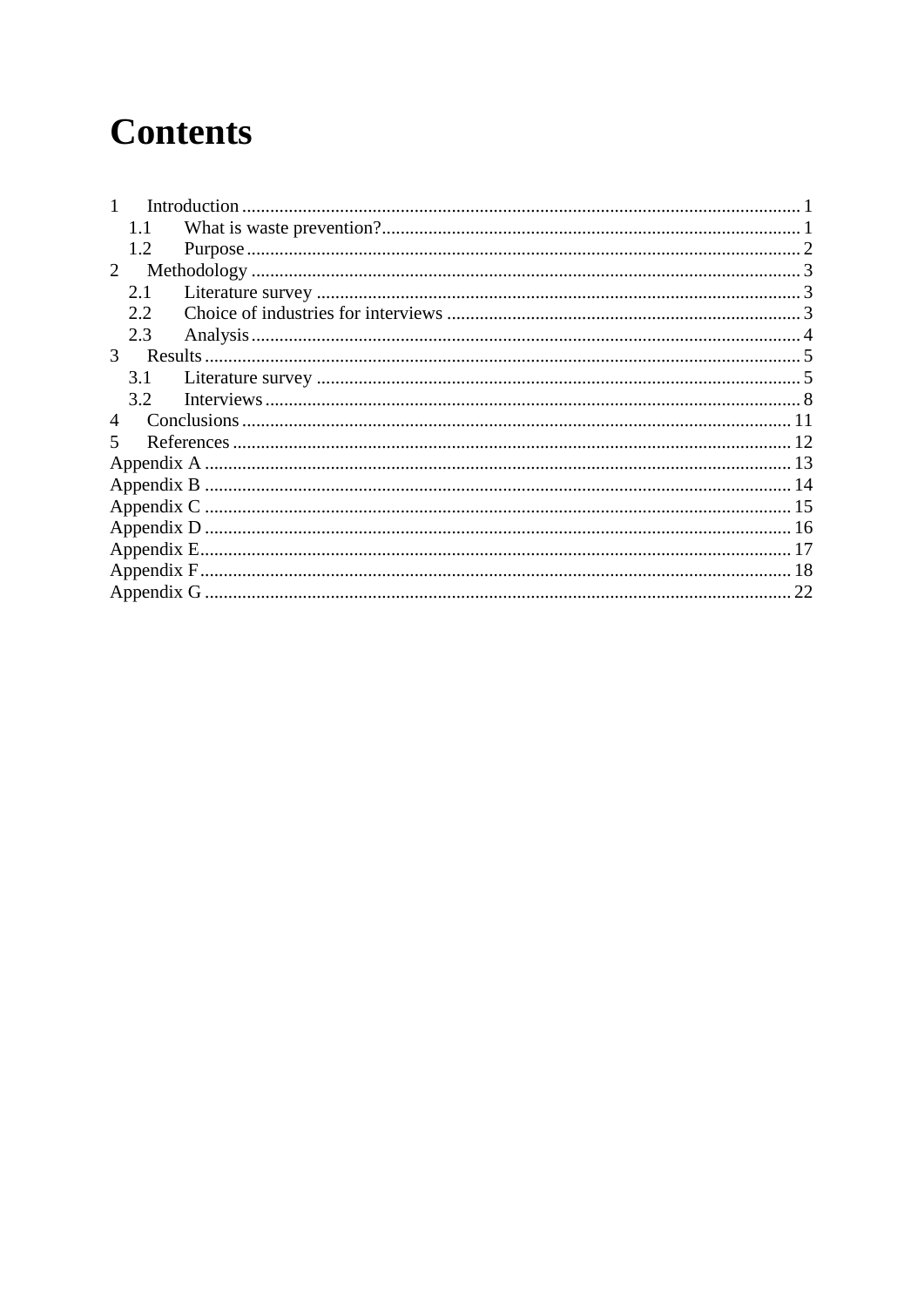## **Foreword**

The aim of this project is to estimate marginal costs functions for waste prevention in some Swedish industrial sectors. The aim is to use the approximated functions as part of the input data for further modelling.

The work presented in the current report is a subproject of the project "Future waste quantities" in the Swedish research programme "Towards Sustainable Waste Management". The research programme is financed by the Swedish Environmental Protection Agency.

The work has been done by a project group at Profu AB.

The main work presented here was conducted in 2007-2008. The writing of the report is finalised in October 2009.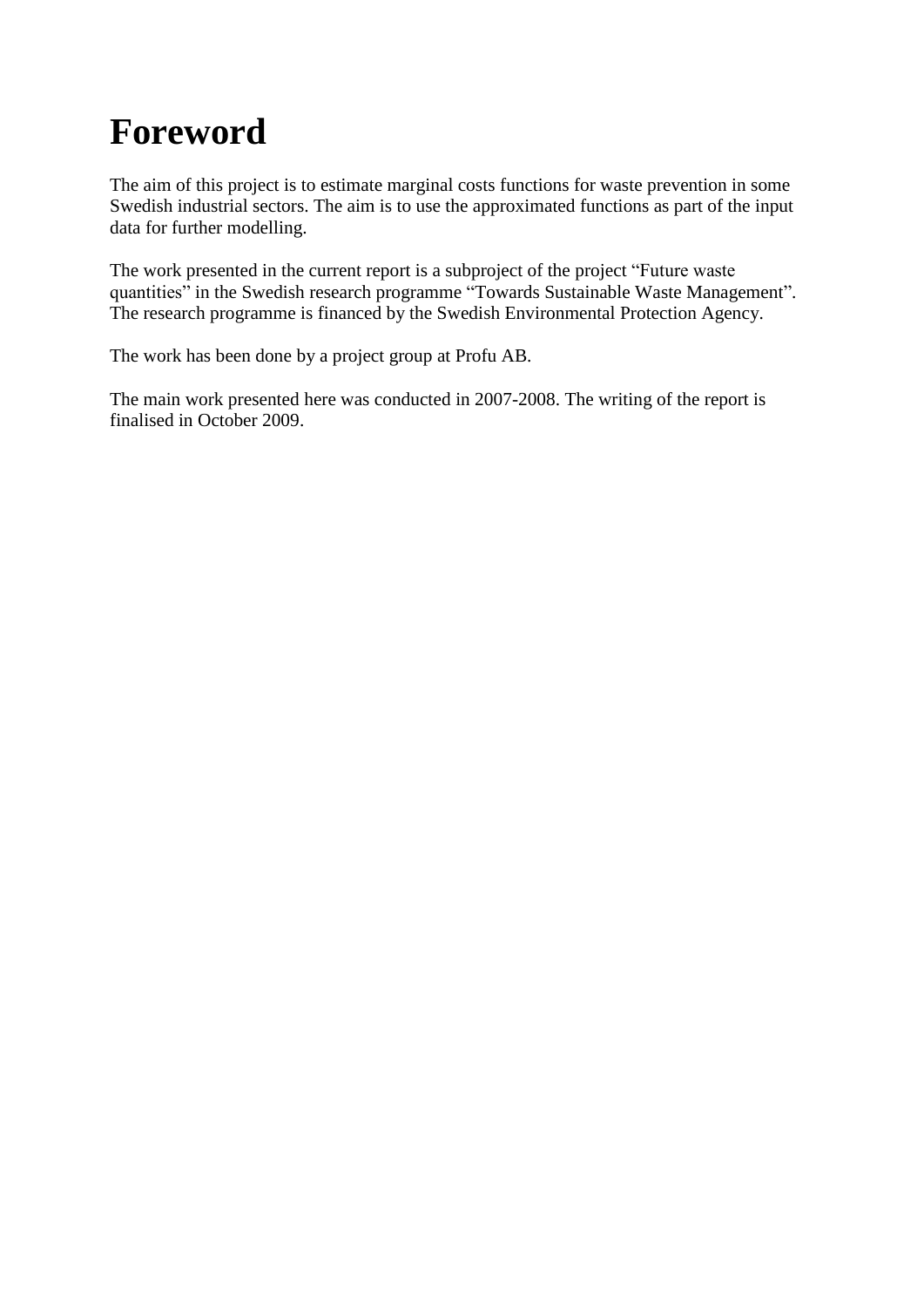# <span id="page-5-0"></span>**1 Introduction**

### <span id="page-5-1"></span>*1.1 What is waste prevention?*

Waste prevention means measures taken before a substance material or product has become waste according to the Directive on waste (2008/98/EC). Waste prevention includes reducing the amount as well as its impacts on the environment and human health, as well as the content of harmful substances

Another term used in literature is *source reduction.* Thereby the reuse of a material within a production unit in order to substitute raw material is what we define as waste prevention. The reprocessing of a material for usage in another production process would not be waste prevention.

In literature, the distinction between *waste prevention* and *waste minimisation* can be complicated. [Figure 1](#page-6-1) shows the OECD's definition of waste minimisation. According to their definition waste minimisation is a broader term than prevention. Waste prevention in their case covers *prevention*, *reduction at source* and *re-use of products*. Waste minimisation however, also includes the waste management measures *quality improvements* and *recycling*. The term chronological orientation stands for the lifecycle of waste. Measures executed early or before waste is generated are preferred.

The EU definition of *waste prevention* that we use is similar to the OECD definition of *waste preventive measures* [\(Figure 1\)](#page-6-1), but with one exception. By *reuse* we understand from the EU definition, the following meaning: **"**reuse means any operation ….are used again for the same purpose for which they were conceived" (Directive 2008/98/EC). OECD defines *reuse* as "the multiple use of a product in its original form for its originally intended purpose or an alternative purpose, with or without reconditioning" (OECD 1996).

According to the EU definition we thereby define the recirculation of processing waste within the production process as waste prevention, but the usage of processing waste for an alternative production process not as waste prevention. Particularly for the wood industry this would mean that the recirculation of chemicals or pulp waste for paper making is waste prevention according to our definition. On the other hand, the usage of saw dust from a saw mill as raw material for making wood particle boards is not waste prevention.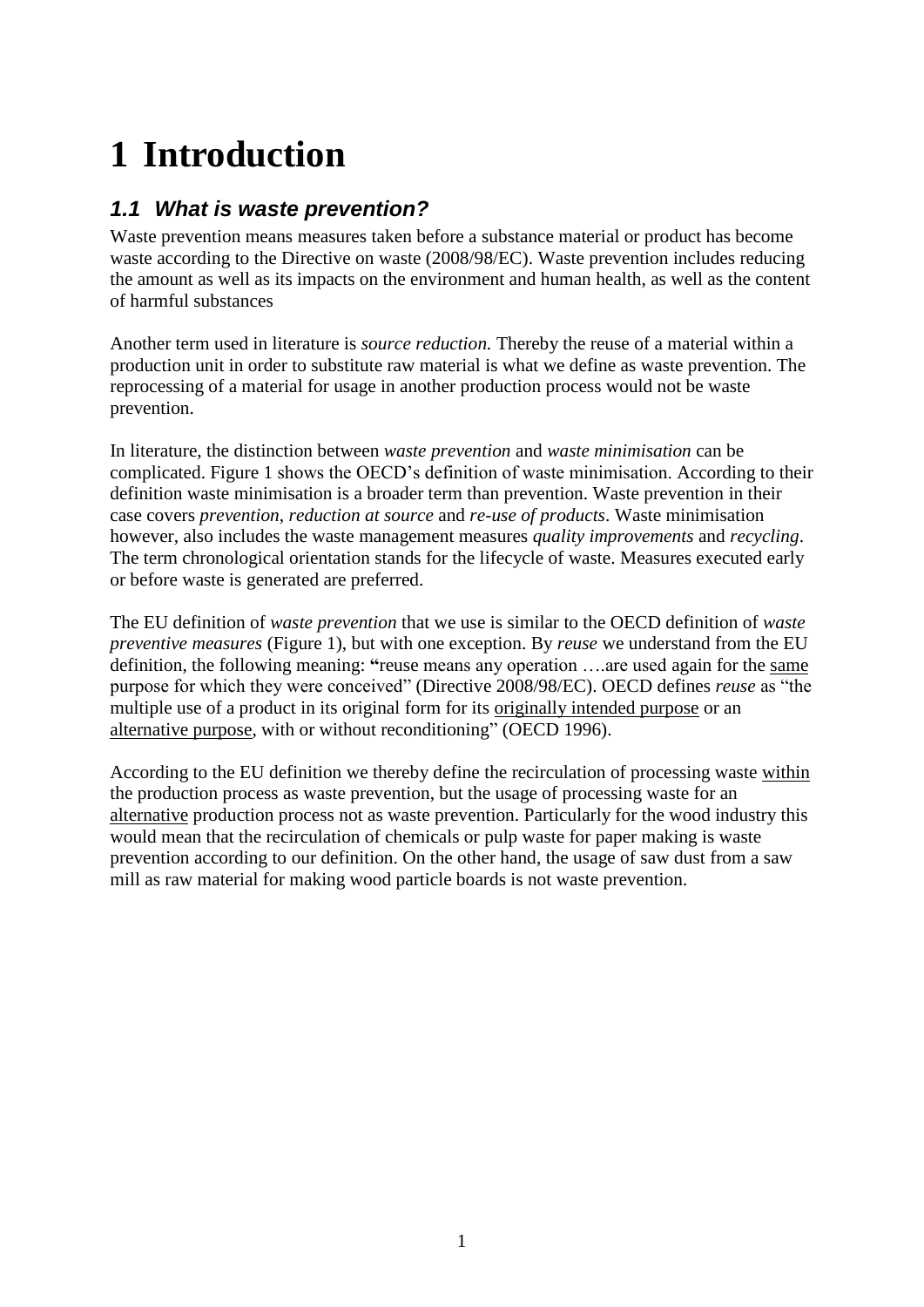

**Chronological orientation**

<span id="page-6-1"></span>**Figure 1 Waste prevention as part of waste minimisation measures according to OECD (1996).** 

The EU Thematic Strategy on Waste Prevention and Recycling (COM (2005) 666 final) aims to commit all Member States to developing waste prevention policies that result in better use of resources. It is pointed out that the policies must reach the individuals and businesses, whose decisions influence the generation of waste.

### <span id="page-6-0"></span>*1.2 Purpose*

**Priorities**

The purpose of this project is to estimate marginal cost functions for waste prevention in some Swedish industrial sectors. The aim is to use the data as input data for further modelling of future waste quantities.

A secondary purpose is to increase the knowledge on measures for waste prevention, and to gather data on current waste preventive measures in Swedish industries.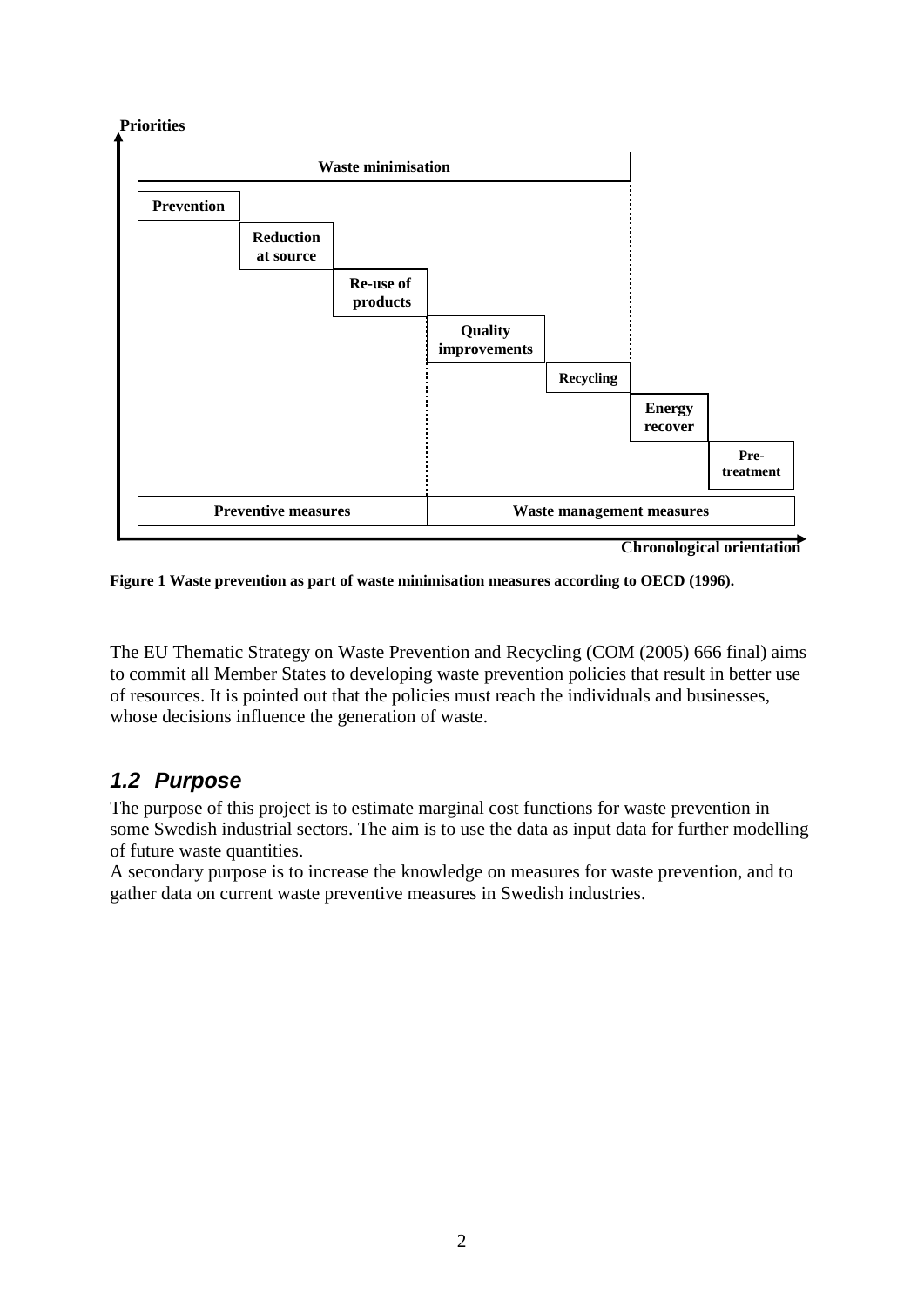# <span id="page-7-0"></span>**2 Methodology**

The work is conducted in three steps. First, a literature survey; second, telephone interviews; and third, calculations and analysis of results.

### <span id="page-7-1"></span>*2.1 Literature survey*

The literature survey aimed at finding data from previous case studies on costs for waste prevention. The data was compiled in a database. Starting from the database, a further selection was made from the data in order to decide on usable abatement cost data.

The following detailed information was needed, if the data was to be used:

- 1) cost for the waste preventing action,
- 2) amount of waste prevented (in tonnes),
- 3) effect of measure, compared to total, generated waste (%),
- 4) type of waste fraction,
- 5) type of action to prevent the waste,
- 6) type of industrial sector.

Some information was found through follow up-questions to authors of the documented case studies, as well as by further literature surveys.

In the database, the industry segments are divided by codes (Appendix A), agreed upon to be used in this project. The waste from all industry segments are further divided into fractions after EWC-Stat-code (Appendix B). The two dimensions form a matrix, but not all branches generate all types of waste.

### <span id="page-7-2"></span>*2.2 Choice of industries for interviews*

In order to get information on recent or ongoing waste prevention in Swedish industries, telephone interviews were made with representatives of Swedish industries and the producers' associations. The representatives were chosen from the two largest industrial sectors according to generated waste quantities, (the mining industry excluded), namely the forest industry, including paper and pulp industry and the iron and steel industry. Furthermore, five companies on the Swedish Environmental Protection Agency's list of "Good examples of waste management in companies" (Swedish Environmental Protection Agency, 2002) were chosen for interviews.

The questions asked are shown in Appendix C and D.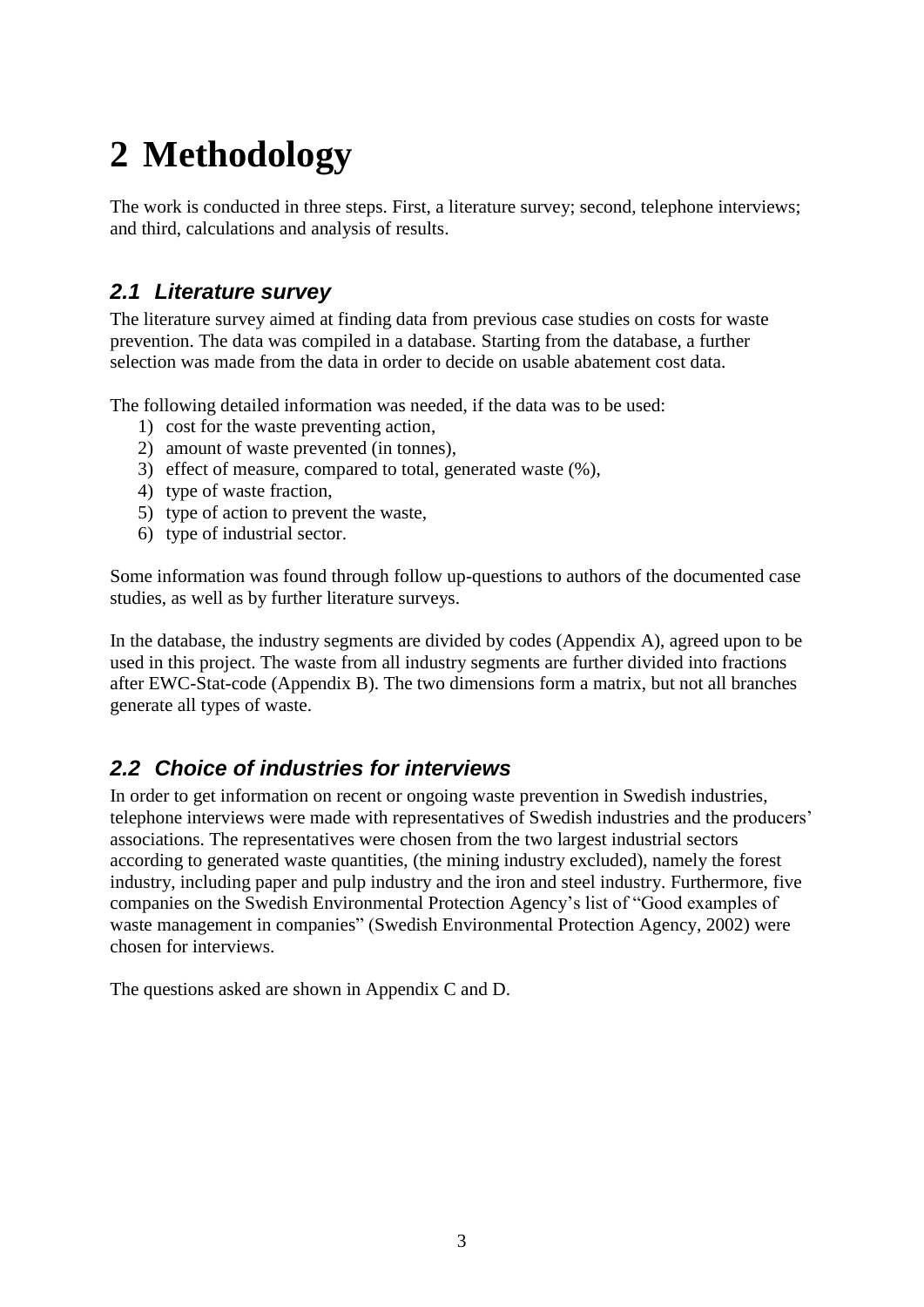### <span id="page-8-0"></span>*2.3 Analysis*

 $\overline{a}$ 

In the analysis, the literature data and the findings from the interviews were brought together.

The methodology for introducing abatement opportunities in the EMEC model is described in Östblom (2002). The unit cost of abatement increases with the quantity abated as the less expensive measures of abatement are applied first. The methodology described by Östblom (2002) is applied for abating emissions of sulphur dioxide  $(SO<sub>2</sub>)$  in industry, but the principle for the method is applicable also here. The method is briefly described in the following, but for details we recommend Östblom (2002).

The starting point is the unit cost values for abatement from the literature data. The unit cost is the cost per unit to reduce 1, 2, 3% of the waste, while the searched marginal cost for reducing waste from 1 to 2%, for example. The marginal cost function is expressed as the derivative of the total cost function with respect to quantity.

By using regression analysis (or the method of least squares)<sup>1</sup>, the best fitting parameters for the unit cost function are determined and transferred to the corresponding marginal abatement cost function. This procedure is repeated for all sets of data for the industrial sectors. The parameters are then to be used in the further modelling by this project. In this study we assume one marginal cost curve applies for a whole industrial sector, independently of waste type.

Earlier studies pointed out the difficulty in finding abatement costs for Swedish industries (Lundmark, year unknown; Kristensson, 2001), as for industrial waste prevention in particular (Ecosys, 2007). Also in this project, lack of literature data on abatement costs was striking, both in the literature study and in the interviews. The identified abatement costs from the literature data cover only some sectors, and not the sectors selected for the interviews.

<sup>1</sup> The method of least squares is used to model numerical data from empirical or other observations, by altering the parameters of a model to get an optimal adjustment of the empirical data. The best fit is characterised by the sum of squared residuals have its least value, a residual being the difference between an observed value and the value given by the model.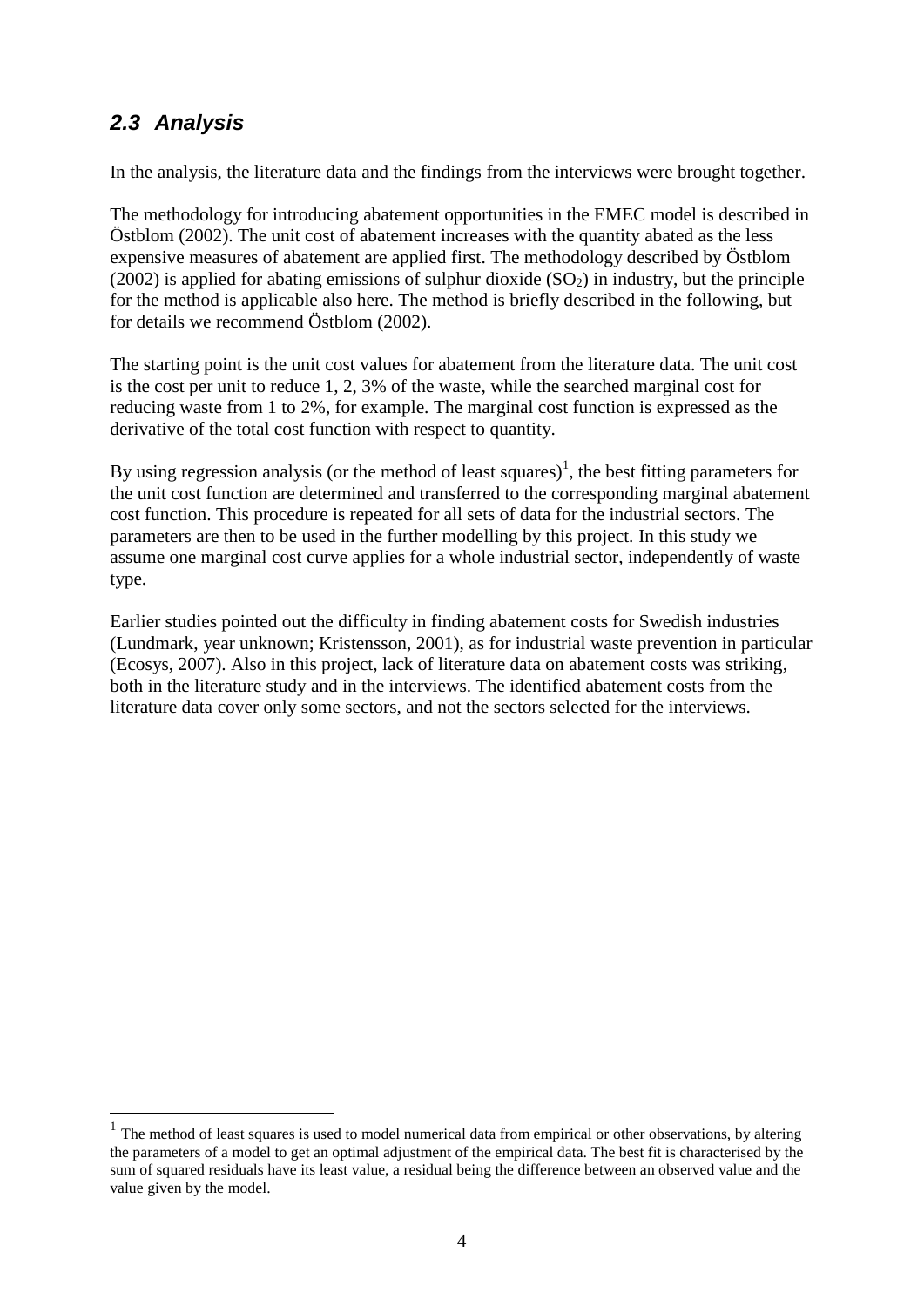## <span id="page-9-0"></span>**3 Results**

We want to stress that data on waste preventions costs and effects of measures appeared to be scarce. Thereby, the data presented is to be seen as examples of costs of measures and its corresponding effects, rather than being data representing the industrial sectors.

Correspondingly, the result of this study is an attempt to construct waste abatement cost functions. More comprehensive and trustworthy input data is needed, if reliable waste abatement cost functions for the Swedish industrial sectors are to be constructed.

### <span id="page-9-1"></span>*3.1 Literature survey*

The literature survey was conducted within the period of October 2007 to February 2008 and resulted in about 200 case studies on waste prevention, mainly European studies. In Appendix F the results of the literature survey are presented. The list is a gross list, meaning data on the various waste prevention case studies we found in the literature survey. Further studies identified had a lack of transparency and were not included in the gross list.

The case studies were sorted according to industry segment and further evaluated. It turned out that the majority of the data was not complete, according to the requirements of this study (section 2.1). Mainly the cost for the waste preventing action, and the waste reduction effect on an overall level, was missing.

Furthermore, the vocabulary was to some extent misleading; what was called waste prevention in many cases turned out to be alternation in waste handling (meaning reduced landfilling) and not waste prevention, according to the definition in Chapter 1. Thereby, after a further sorting of the input data a final net list was complied. **[Table 1](#page-9-2)** contains the net list, which is the data we consider usable for this project.

Four industry segments were covered with data. The data was either the unit cost needed or data so that the unit cost could be calculated, as well as the effect on the total waste quantities at an overall industry plant level. The calculations and assumptions made are described in the following section.

| Code      | Industry                     | Waste share reduced % | Unit cost SEK/tonne |
|-----------|------------------------------|-----------------------|---------------------|
| $15-16$   | Food and drink               | 4.5                   | 7943                |
| $15-16$   | Food and drink               | 3                     | 653                 |
| $15-16$   | Food and drink               | 1.5                   | $\theta$            |
| 29-35     | Machinery                    | 47                    | 214                 |
| 26        | Non-metal materials          | 10                    | $\boldsymbol{0}$    |
| 26        | Non-metal materials          | 20                    | $\theta$            |
| 26        | Non-metal materials          | 30                    | 102                 |
| 26        | Non-metal materials          | 40                    | 2631                |
| 27-28     | Steel, metal, metal products | 23                    | 379                 |
| 27-28     | Steel, metal, metal products | 50                    | $\theta$            |
| $27 - 28$ | Steel, metal, metal products | 10                    | 245                 |
| 27-28     | Steel, metal, metal products | 15                    | 533                 |

<span id="page-9-2"></span>Table 1 The results from the literature survey; unit waste abatement cost and the share removed of total waste amounts in the case study.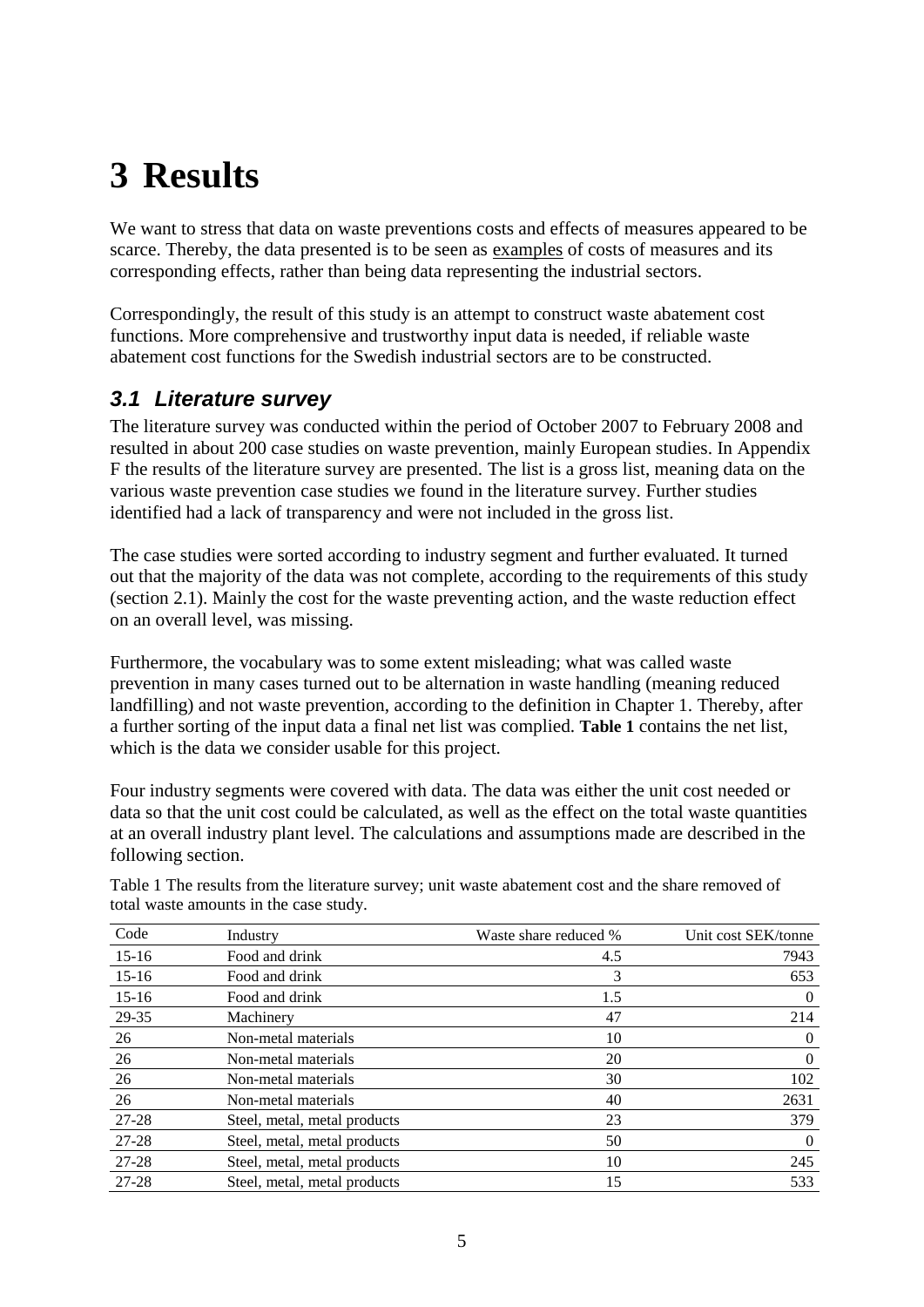| $\sim$<br>ഹ<br>. .<br>້<br>- 1 | metal<br>metai<br>steel | products | ov<br>-<br>$\sim$ $\sim$ $\sim$ |
|--------------------------------|-------------------------|----------|---------------------------------|
|                                |                         |          |                                 |

The plotted unit costs (SEK/tonne) of abatement for the share of waste reduced is shown for the three industrial sectors food and drink, non metal materials and steel metal and metal products [\(Figure 2\)](#page-10-0). As can be seen the unit costs vary strongly between sectors.



<span id="page-10-0"></span>Figure 2 Plotted unit costs of abatement from the literature survey for the sectors food and drink and non-metal materials steel, metal and metal products.

With the unit costs above as starting point, the parameters for the unit cost function and the corresponding marginal abatement cost function are estimated. The method of least squares is used for approximate the equation and is described by Östblom (2002). By using a large number of values for the degree of abatement, also outside the range of values for the estimated function, and simulating the unit cost functions and the marginal cost functions give, the shapes of these functions shown in [Figure 3](#page-11-0) and [Figure 4.](#page-11-1)

When comparing the data of the Figures 2-4 it is clear that the functions of the unit cost and the marginal cost vary widely between sectors. This is explained by the large variations in input data. The variations make the functions not being representative for the corresponding sectors. Thereby, no conclusions regarding the cost levels of the sectors can be drawn, due to lack of input data. The corresponding parameter estimates are shown in [Table 2.](#page-12-1)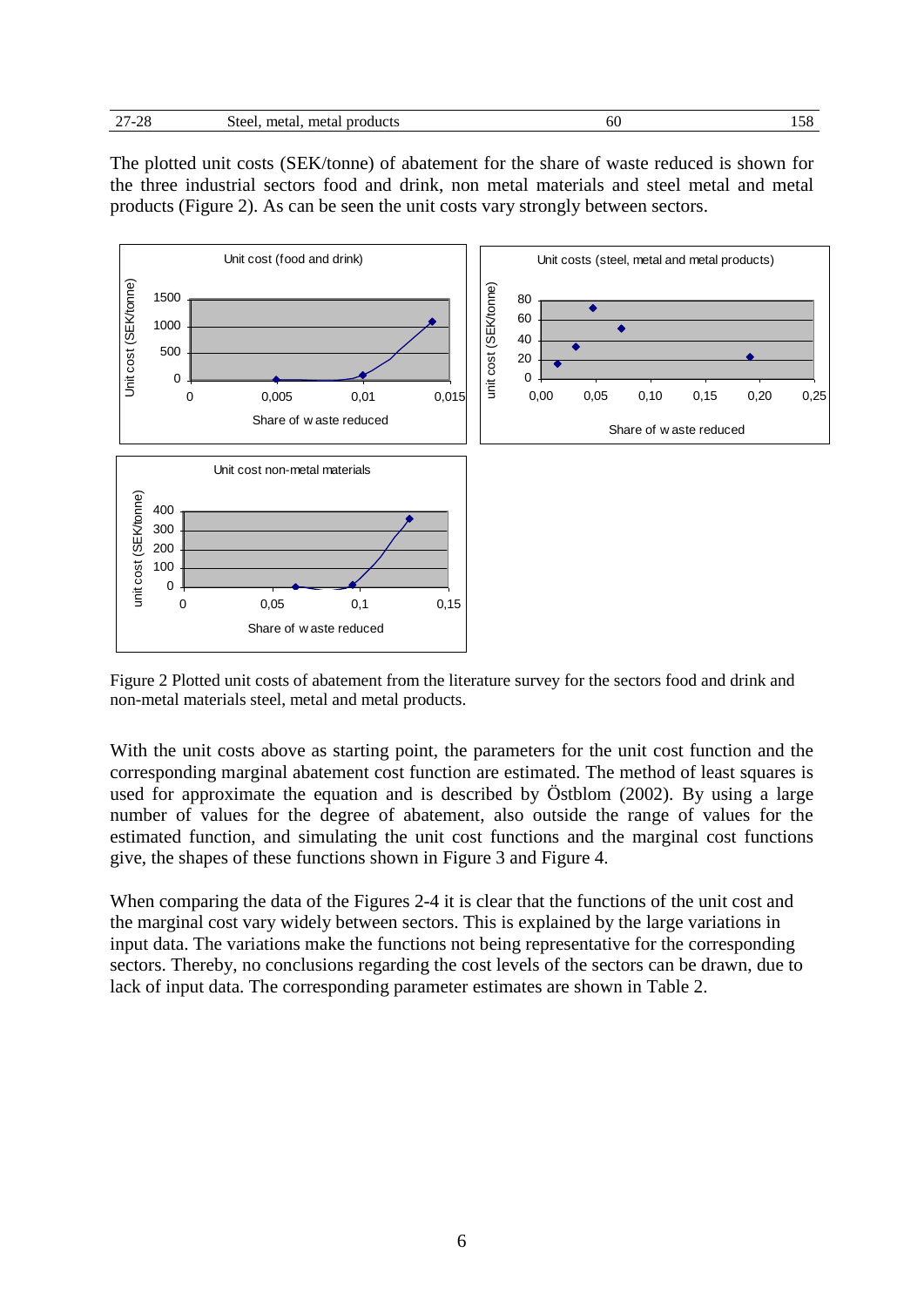

<span id="page-11-0"></span>Figure 3 The unit cost function for industry sector sectors food and drink, non-metal materials and steel metal and metal products.



<span id="page-11-1"></span>Figure 4 The marginal cost function for industry sector sectors food and drink, non-metal materials and steel metal and metal products.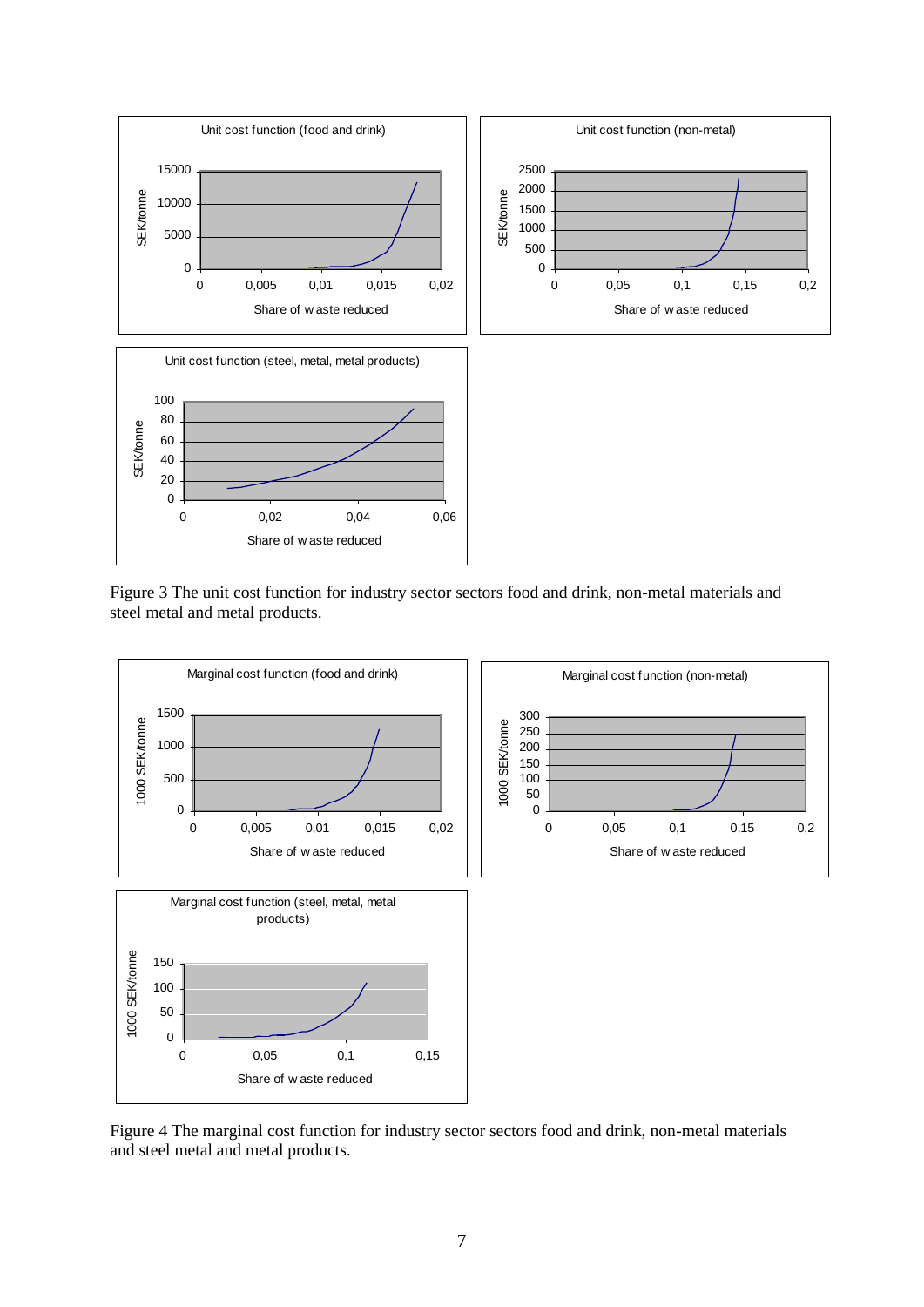<span id="page-12-1"></span>

| Table 2 Estimation of parameters. The parameters $(\beta, \gamma, K)$ are described by Östblom (2002). |  |  |
|--------------------------------------------------------------------------------------------------------|--|--|
|                                                                                                        |  |  |
|                                                                                                        |  |  |

| Sector                       |       |        | $\bf{v}$ |
|------------------------------|-------|--------|----------|
| Food and drink               | 1 1 1 | $-618$ |          |
| Non-metal                    | 0.14  | -91    |          |
| Steel, metal, metal products | 332   | -48    |          |

### <span id="page-12-0"></span>*3.2 Interviews*

The companies contacted represent the forest industry, including paper and pulp industry and the iron and steel industry. Furthermore, we also interviewed five companies on the Swedish Environmental Protection Agency's list of "Good examples of waste management in companies" (Swedish Environmental Protection Agency, 2002). Finally two representatives of Swedish producers' associations were made.

All interviews were via telephone during the period from December 2007 to January 2008.

#### **The forest industry**

| Company,<br>(Products)                                         | <b>Measures for waste prevention</b>                                                                                                                                                                                                                                                                                                                                                       | Cost    | <b>Other comments</b>                                                                                                                                                                                                                                                     |
|----------------------------------------------------------------|--------------------------------------------------------------------------------------------------------------------------------------------------------------------------------------------------------------------------------------------------------------------------------------------------------------------------------------------------------------------------------------------|---------|---------------------------------------------------------------------------------------------------------------------------------------------------------------------------------------------------------------------------------------------------------------------------|
| Finndomo,<br>Hässleholm<br>(Prefabricated<br>wooden<br>houses) | Since 5-10 years Finndomo buys pre-cut<br>board and plasterboard in order to avoid<br>saw dust and plaster waste.                                                                                                                                                                                                                                                                          | No data | They source separate in 22 waste<br>fractions. Polystyrene (Styrofoam/<br>frigolit) was earlier material recycled,<br>now for incineration (with energy<br>recovery)                                                                                                      |
| Finndomo<br>Hjältevad<br>(Prefabricated<br>wooden<br>houses)   | $\Box$                                                                                                                                                                                                                                                                                                                                                                                     | No data | They source separate in 15 fractions.<br>The waste is mainly wood which goes<br>to boilers for internal and external<br>heating. Leftover insulation material is<br>returned to the manufacturer, and<br>equipment for compaction is installed<br>to decrease transports. |
| Elitfönster,<br>Vetlanda and<br>Lendhova<br>(Windows)          | Elitfönster buys pre-cut aluminium<br>profiles in order to avoid waste. Chips<br>from drilling are sent back to the<br>manufacturer for recycling.                                                                                                                                                                                                                                         | No data | Their other waste is mainly wood and<br>glass.                                                                                                                                                                                                                            |
| Kinnarps,<br>Jönköping<br>(Furniture)                          | Their transportation to customers reuse all<br>packaging (blankets and paper board).<br>This system has been used since the<br>company started its business in the 1940s.                                                                                                                                                                                                                  | No data | Their other waste is mainly wood waste<br>which is sold as fuel for district<br>heating.                                                                                                                                                                                  |
| Tarkett,<br>Ronneby<br>(Floors)                                | Through the internal and external reuse<br>system, 23% plastic material is reused per<br>tonne produced plastic floor. The internal<br>system both reuses waste from the<br>production system and discarded material<br>from the quality control. The internal<br>reuse has been running for 30-40 years.<br>The possibility for customers to return<br>waste was introduced in the 1990s. | No data | They sort waste in 21 waste fractions,<br>mainly for recycling. Since the 1996<br>waste to landfill has decreased from<br>350g to 50g/m2 floor, mainly through<br>recycling.                                                                                              |
| Södra Cell,<br>Värö (Pulp)                                     | Ongoing work to prevent ashes, green<br>liquor and lime mud.                                                                                                                                                                                                                                                                                                                               | No data | Mainly by-products which are not<br>considered waste by the company are<br>generated. Work is being done to find<br>alternative handling than landfilling for<br>the mentioned waste fractions.                                                                           |

Table 3 Results from the interviews with representatives of the forest industry.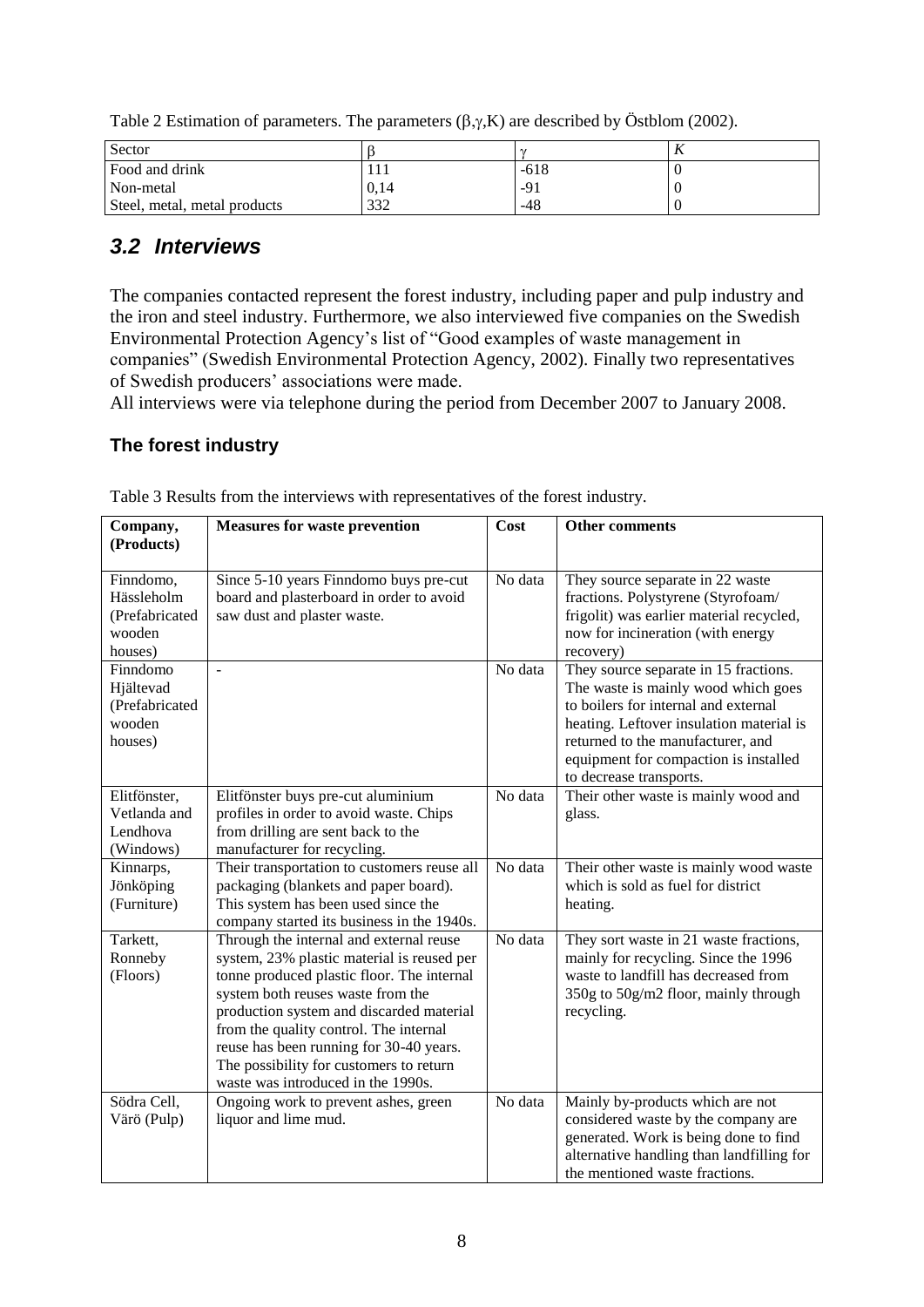#### **The iron, steel and metal industries**

| Company<br>(Products)                              | <b>Measures for waste prevention</b>                                                                                                                                                                                                                              | Cost    | <b>Other comments</b>                                                                                                             |
|----------------------------------------------------|-------------------------------------------------------------------------------------------------------------------------------------------------------------------------------------------------------------------------------------------------------------------|---------|-----------------------------------------------------------------------------------------------------------------------------------|
| Pacwire<br>(Galvanized)<br>baling wire)            | A purification unit has enabled the reuse of<br>hydrochloric acid waste for more than 10<br>years. The company also visits international<br>trade fairs in order to learn from competitors'<br>technical development. The zinc waste is sold<br>for reprocessing. | No data | All companies using the same<br>technology in the sector struggle<br>with the costs of handling the<br>hydrochloric acid waste.   |
| <b>SSAB</b> Merox<br>(Recycling of<br>by-products) | There is an overall policy not to generate more<br>waste than necessary. Recycling of steel slag<br>to the blast furnaces and pelletized dust with<br>iron contents is and recycled in the process.                                                               | No data | SSAB Merox (subsidiary of<br>SSAB) is responsible for<br>processing and sales of by-<br>products from the steel making<br>process |

Table 4 Results from the interviews within the iron and steel industry.

#### **Other industries**

Table 5 Results from the interviews with companies on the list of "Good examples" (Swedish Environmental Protection Agency, 2002).

| Company           | <b>Measures for waste prevention</b>         | Cost    | <b>Other comments</b>              |
|-------------------|----------------------------------------------|---------|------------------------------------|
| (Products)        |                                              |         |                                    |
| Enics, (formerly  | Enix asks suppliers to reduce mainly         | No data | General awareness campaigns        |
| Flextronic)       | corrugated board. If two suppliers offer     |         | and education to raise the         |
| Västerås          | equal products they choose the one with less |         | knowledge on waste handling        |
| (Printed circuit) | waste.                                       |         | and reduction.                     |
| board)            |                                              |         |                                    |
| ABB Service,      | ABB Service introduced a return system for   | No data |                                    |
| Ludvika           | packaging in which wood packaging            |         |                                    |
| (Service, i.e.    | replaced plastic. Also reduced packaging     |         |                                    |
| waste             | demanded at purchase. General waste          |         |                                    |
| management)       | reduction on a policy level.                 |         |                                    |
| IAC, (formerly    | Plastic is reused within the production      | No data |                                    |
| Lear              | process after grinding. The company has      |         |                                    |
| Corporation),     | invested in small plastic mills at each      |         |                                    |
| Färgelanda        | production line, instead of one central mill |         |                                    |
| (Plastic          | used earlier. With the current decentralized |         |                                    |
| components)       | system, the risk for contamination of the    |         |                                    |
|                   | plastic is reduced with less storage and     |         |                                    |
|                   | transport.                                   |         |                                    |
| ICA, Västerås     | Reduced packaging demanded at purchase.      | No data | Large quantities of corrugated     |
| (Storage centre   |                                              |         | board, soft plastic and biological |
| wholesaler,       |                                              |         | waste for recycling.               |
| provision)        |                                              |         |                                    |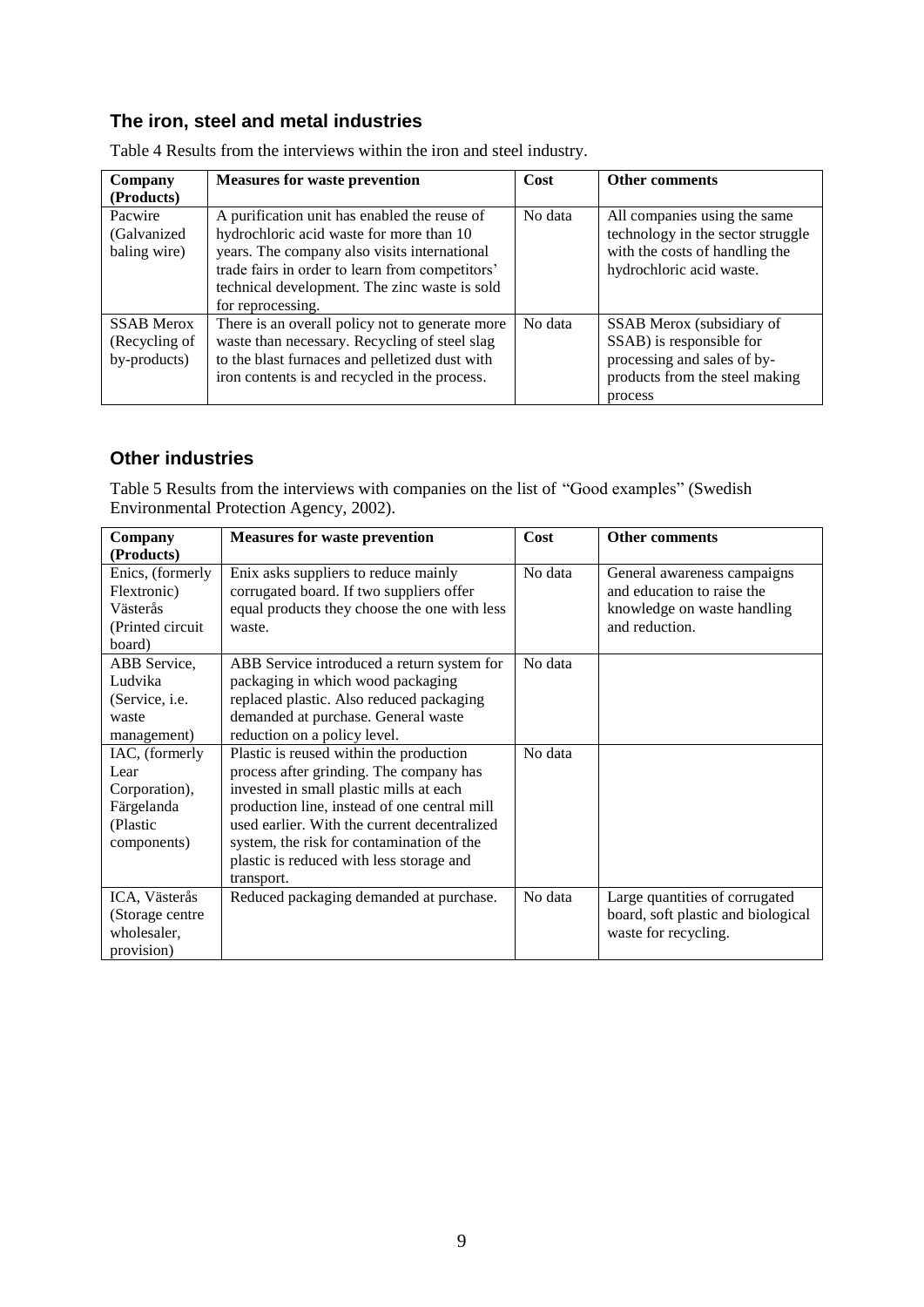#### **Interviews with the producers' associations**

| Organisation            | <b>Measures for waste prevention/Other comments</b>                                                                                                                               |
|-------------------------|-----------------------------------------------------------------------------------------------------------------------------------------------------------------------------------|
|                         |                                                                                                                                                                                   |
| Skogs-<br>industrierna, | The federation is the trade and employers' organisation for the pulp, paper and wood<br>mechanical industries. Effort is focusing on finding alternatives to landfilling of green |
| (Swedish Forest         | liquid (200 000 ton) and lime sludge. Also ashes are being landfilled. Up to 95% of what is                                                                                       |
| <b>Industries</b>       | waste according to statistics finds an outlet, for reuse or energy purposes. Their opinion is                                                                                     |
| Federation)             | that general waste reduction from the forest industries is not an end in itself, but focus                                                                                        |
|                         | should continue being on the wastes currently landfilled, according to the representative.                                                                                        |
|                         | Black liquor is an example of waste that has been used for 50 years for energy purposes.                                                                                          |
| Jernkontoret (the       | Currently focus is on "Kriterieprojektet" with suggestions of new limits for contents of e.g.                                                                                     |
| Swedish Steel           | heavy metals in waste (what they regard being by-products) to be used. Thereby slag from                                                                                          |
| Producers'              | blast furnaces cannot be used for road construction, a current market.                                                                                                            |
| Association)            |                                                                                                                                                                                   |

Table 6 Contact details and data from the interviews with the producers' associations.

#### **Comments to the interviews**

The overall impression from the interviews is that the companies are aware of the need of waste prevention from a waste management and resource saving's perspective. However, it is a matter of cost if measures are implemented or not. Various measures have though been taken to prevent waste, but mainly from the perspective of saving raw material and thereby by saving costs. Additionally, the awareness of the time and costs for handling packaging waste, has led to the companies putting pressure on suppliers to reduce these amounts.

Little information was available on the costs of waste prevention and the effects of the measures taken.

#### **Comments to the result of the interviews**

The aim of the interview was to collect examples on costs of waste prevention case studies. As no data on costs was available, this aim was not fulfilled. This means that for various types of waste and industrial sectors, waste prevention will not be estimated.

A secondary aim was to increase the knowledge on measures for waste prevention, and to gather data on current waste preventive measures in Swedish industries. This aim was fulfilled to some extent, and additionally some attitudes towards waste management and waste prevention was compiled.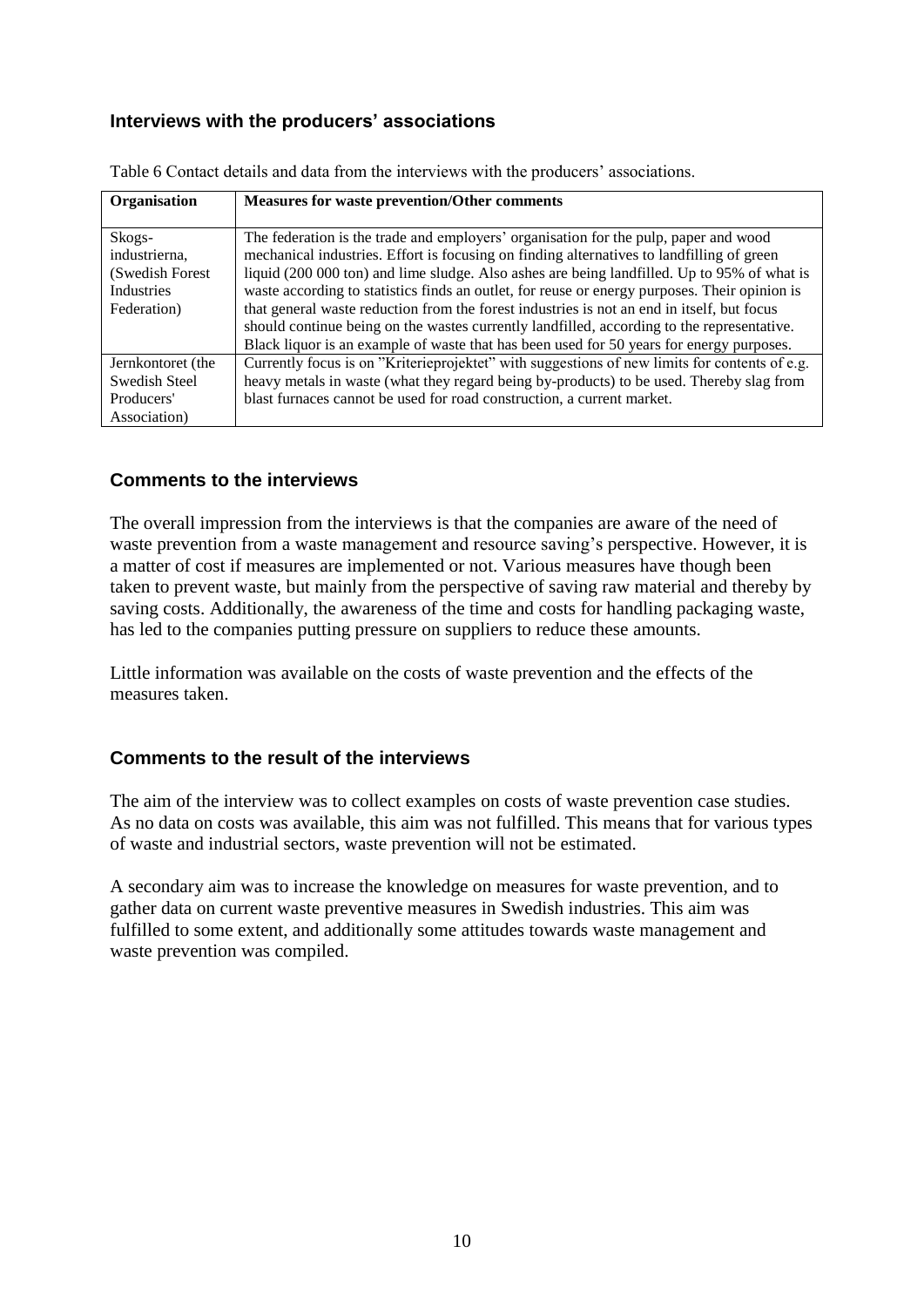# <span id="page-15-0"></span>**4 Conclusions**

The work carried out within this subproject is an attempt to construct waste abatement cost functions for some Swedish industrial sectors. However, little information was available on the costs of waste prevention and the effects of the preventive measures.

Thereby the result presented in this study is to be seen as examples of costs of measures and its corresponding effects, rather than representative data for the industrial sectors. More comprehensive and trustworthy input data is needed, if reliable waste abatement cost functions for the Swedish industrial sectors are to be constructed.

From the empirical work, the overall impression is that the companies are aware of the need of waste prevention from a waste perspective, but that it is a matter of cost if measures are implemented or not. Various measures have been taken to prevent waste, but mainly from the perspective of saving raw material i.e. from a cost perspective. Additionally, the awareness of the time and costs for handling packaging waste, has led to the companies putting pressure on suppliers to reduce these amounts.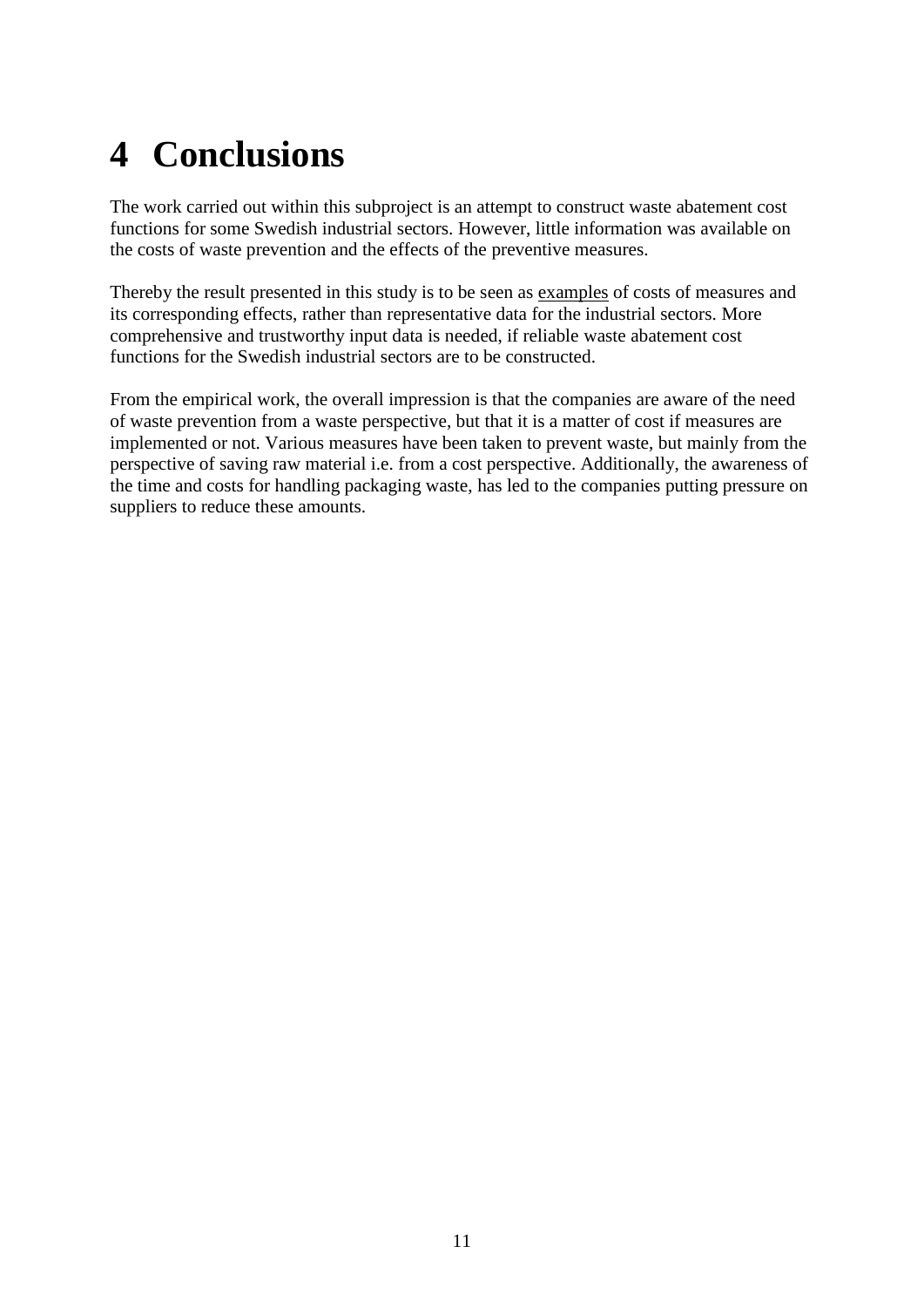## <span id="page-16-0"></span>**5 References**

For references of the case studies, see Appendix G

Chapple W., Harris, R., and Morrison Paul, C.J., 2006. The cost implications of waste reduction: factor demand, competitiveness and policy implications. J Prod Anal (2006) 26:245-258. DOI 10.1007/s11123-006-0014-6.

Ecosys, 2007 Personal communication 20071219 with Alice Johnsson.

Kristensson, S., 2001. Minskning av kväve- och svavelutsläpp, internationella mål, åtgärder, undvikandekostnader och modelleringsansats i en miljöekonomisk modell (EMEC), KIdokument No 6; National institute of research.

Lundmark R., (year unknown). Utbudet av biobränslen på kort och lång sikt, Luleå tekniska universitet, Enheten för Nationalekonomi.

OECD, 1996. Considerations for Evaluating Waste Minimisation in OECD Member **Countries** 

Swedish Environmental Protection Agency, 2002. Bra avfallshantering hos företag (Good examples of waste management in industries) (in Swedish).

Östblom, G., 2002. Introducing costs of sulphur abatement in the EMEC model, Konjunkturinstitutet, Stockholm, Sweden.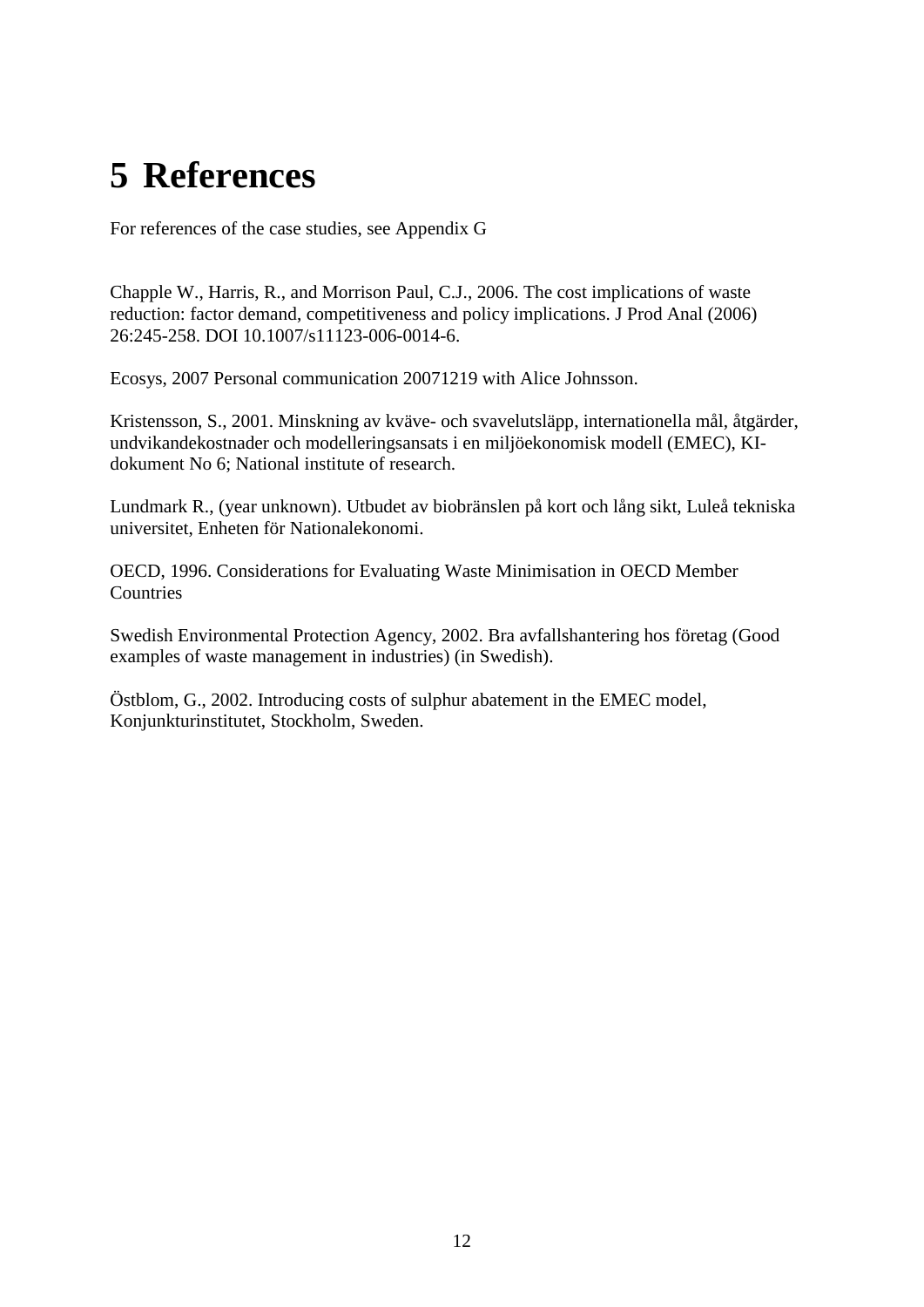# **Appendix A**

**The codes for the industry segments included in the study.** 

<span id="page-17-0"></span>

| <b>Sector</b>                     | <b>Code</b> |
|-----------------------------------|-------------|
| Agriculture and forestry          | $01 - 02$   |
| Fishing                           | 05          |
| Mining and quarrying              | $10 - 14$   |
| Food, beverage and tobacco        | $15 - 16$   |
| Textile and leather industry      | 17-19       |
| Wood manufacture                  | 20          |
| Pulp and paper manufacture        | $21 - 22$   |
| Oil refineries, manufact. of coke | 23          |
| Chemical, rubber and plastic      | 24-25       |
| manufact.                         |             |
| Non-metallic mineral              | 26          |
| prod. manufact.                   |             |
| Manufacture of basic metals       | 27-28       |
| Manufacture of machinery and      | 29-35       |
| equipment                         |             |
| Other manufacturing               | 36          |
| Electricity, gas and water supply | 40-41       |
| Construction                      | 45          |
| Services                          | 60-95       |
| Sewage and refuse disposal,       | 90          |
| sanitation and similar activities |             |
| Waste generation from households  |             |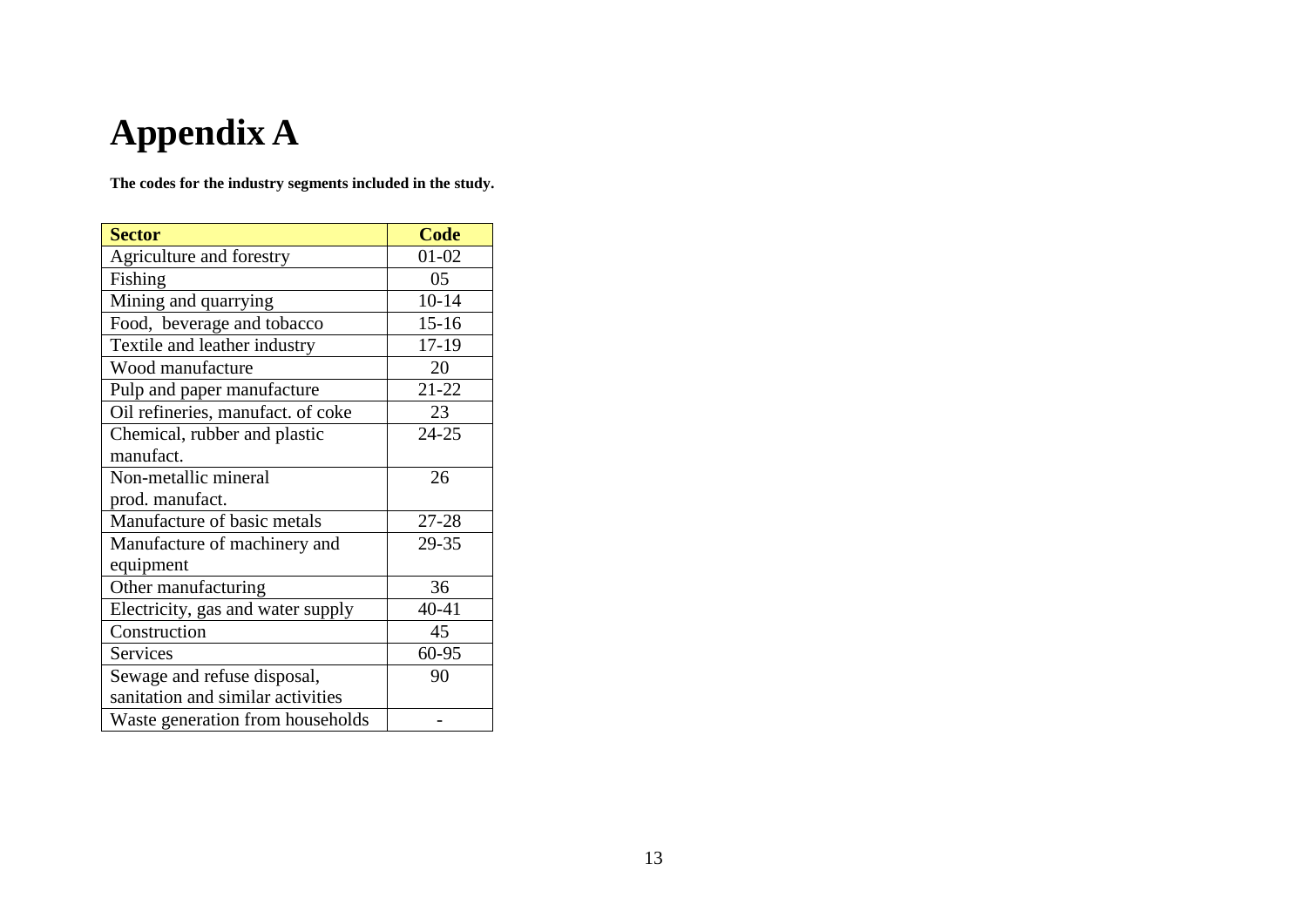## <span id="page-18-0"></span>**Appendix B**

**The EWC-stat-codes used in the project.** 

|                     | <b>Non-hazardous waste</b>                                                              |
|---------------------|-----------------------------------------------------------------------------------------|
| <b>EWC-Stat-kod</b> | <b>Avfallsfraktion</b>                                                                  |
| 01.2, 01.4, 02,     | Acid, alkaline or saline wastes, Spent chemical catalysts, Chemical preparation wastes, |
| 03.1                | Chemical deposits and residues                                                          |
| 03.2.11             | Industrial effluent sludges (wet weight), Common sludges                                |
| 6                   | Metallic wastes                                                                         |
| 07.1                | Glass wastes                                                                            |
| 07.2                | Paper and cardboard wastes                                                              |
| 07.3                | Rubber wastes                                                                           |
| 07.4                | <b>Plastic wastes</b>                                                                   |
| 07.5                | Wood wastes                                                                             |
| 8                   | Discarded equipment                                                                     |
| 08.1                | Discarded vehicles                                                                      |
| 08.41               | Batteries and accumulators                                                              |
| 9                   | Animal and vegetal wastes                                                               |
| 10.1                | Household and similar wastes                                                            |
| 10.2                | Mixed and undifferentiated                                                              |
| 10.3                | materials<br>Sorting residues                                                           |
| $\overline{12}$     | Mineral wastes excl. 12.4 and 12.6                                                      |
| 12.4                | <b>Combustion wastes</b>                                                                |
|                     | Sum                                                                                     |
|                     | Unspecified fractions from Waste in Sweden 2004                                         |
|                     |                                                                                         |
|                     | Total according to SMED                                                                 |
| <b>EWC-Stat-kod</b> | <b>Hazardous waste</b>                                                                  |
| 01.1                | Spent solvents                                                                          |
| 01.3                | Used oils                                                                               |
| 01.2, 01.4, 02,     | Acid, alkaline or saline wastes, Spent chemical catalysts, Chemical preparation wastes, |
| 03.1                | Chemical deposits and residues                                                          |
| 03.2, 11            | Industrial effluent sludges (wet weight), Common sludges                                |
| 6                   | Metallic wastes                                                                         |
| 07.1                | Glass wastes                                                                            |
| 07.5                | Wood wastes                                                                             |
| 07.7                | Waste containing PCB                                                                    |
| 8                   | Discarded equipment                                                                     |
| 08.1                | Discarded vehicles                                                                      |
| 08.41               | Batteries and accumulators                                                              |
| 10.2                | Mixed and undifferentiated                                                              |
|                     | materials                                                                               |
| 10.3                | Sorting residues                                                                        |
| 12                  | Mineral wastes excl. 12.4 and 12.6                                                      |
| 12.4                | <b>Combustion wastes</b>                                                                |
| 12.6                | Förorenade jord- och muddermassor                                                       |
|                     | Sum                                                                                     |
|                     | Unspecified fractions from Waste in Sweden 2004                                         |
|                     | Total according to SMED                                                                 |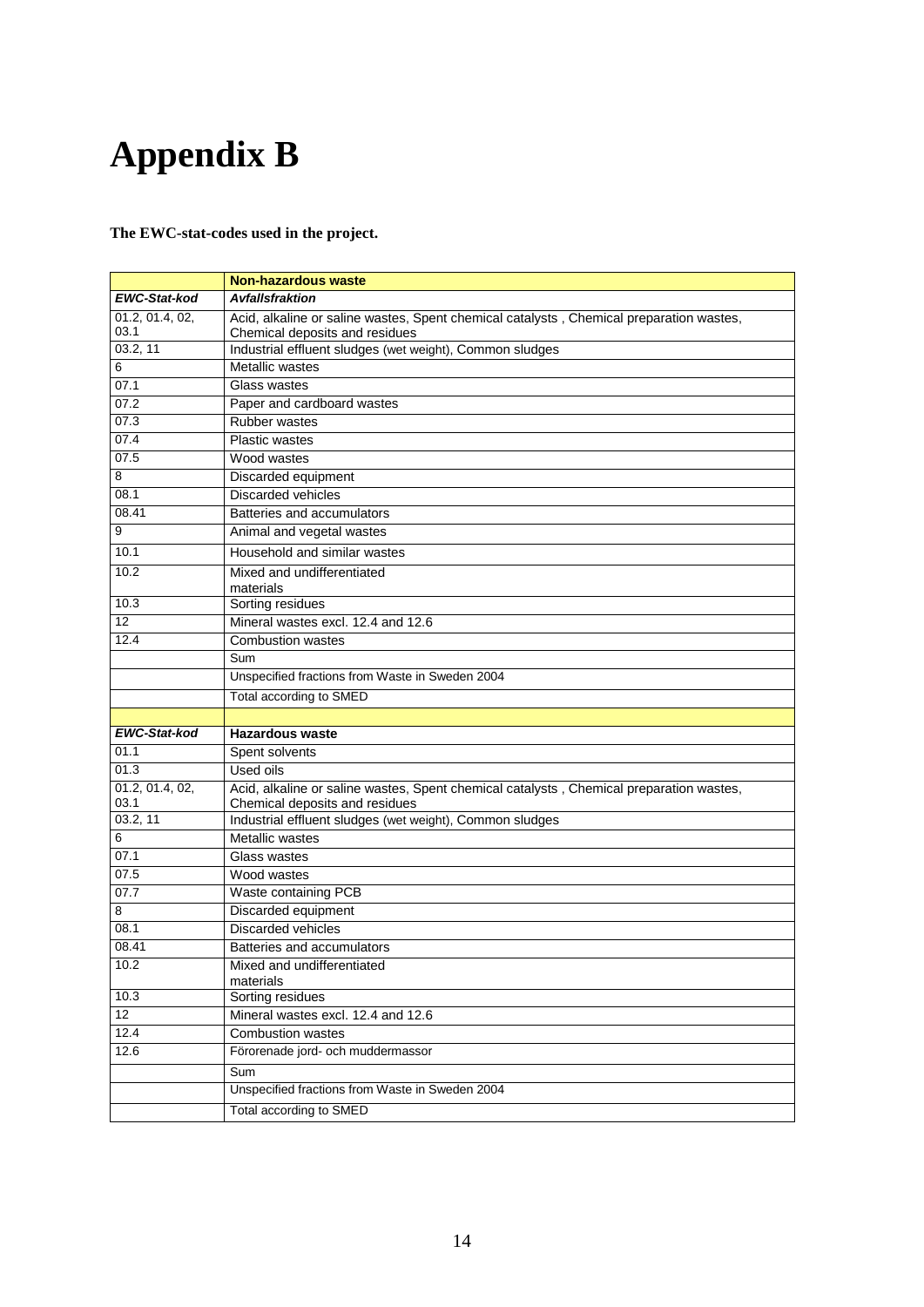# <span id="page-19-0"></span>**Appendix C**

071204

#### **Questionnaire to companies- Questions regarding waste prevention at industries**

1) Please describe how your company is working with waste management today

- What fractions are regarded?
- What fraction dominates?
- How are these fractions taken care of? Are they treated externally or internally?
- Is there a market for the sorted waste?

2) What kind of waste is mainly generated within your company?

3) Have you implemented measures to reduce material use/waste amounts?

- Within the production?
- At purchase?
- At sub delivery?

Please describe how the work with the measures are being done.

4) Have you done or are you planning to implement any changes (such as changes within the production, education of the staff, material change etc.)?

5) Have you met any obstacles in the attempt to decrease the amount of waste? If so, how did you overcome these obstacles?

6) What are the costs for the measures? (SEK/a, SEK/tonne)

7) What is the outcome of the measures? (cost savings, savings in tonnes)

8) Can we include your name in our research study?

*Supplement:* 

-----------------------------

S1) How large it the costs for waste management compared to raw material costs, process costs, labour costs?

S2) If the waste handling costs would double, what measures would you take?

S3) If there was an ideal situation of "zero waste", which waste fraction do you think would be easiest to reduce? Which would be the hardest to reduce?

S4) Is there anyone else at your company you recommend me to talk to?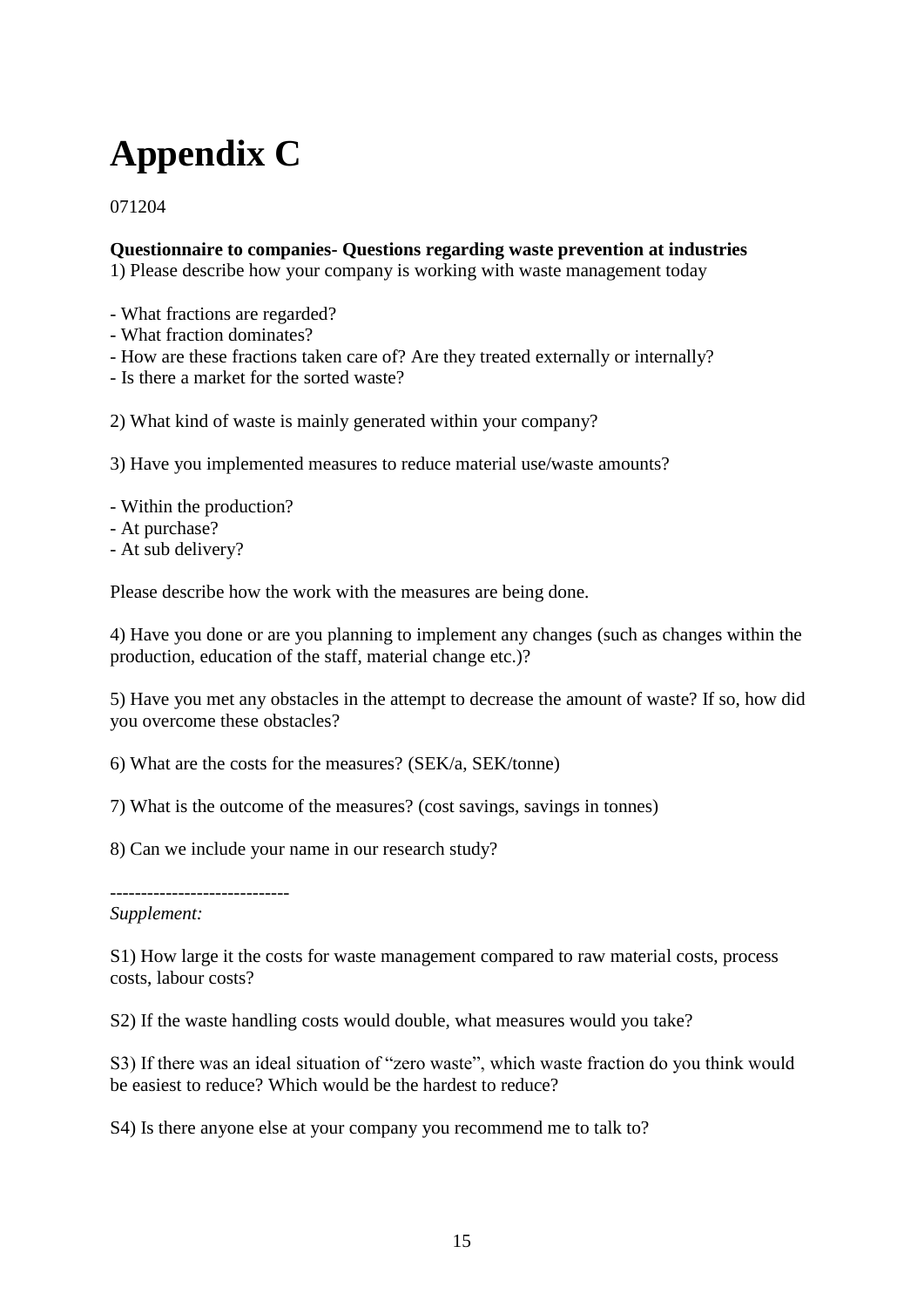# <span id="page-20-0"></span>**Appendix D**

080110

#### **Questionnaire to producers' organisations**

1) What questions within the waste management area are of current interest within your sector?

2) What residual or waste fractions do you consider being waste in your sector?

3) What current work is there on waste prevention? Vilket arbete pågår inom avfallsprevention?

3) What doe waste prevention cost and what are the effects in your sector.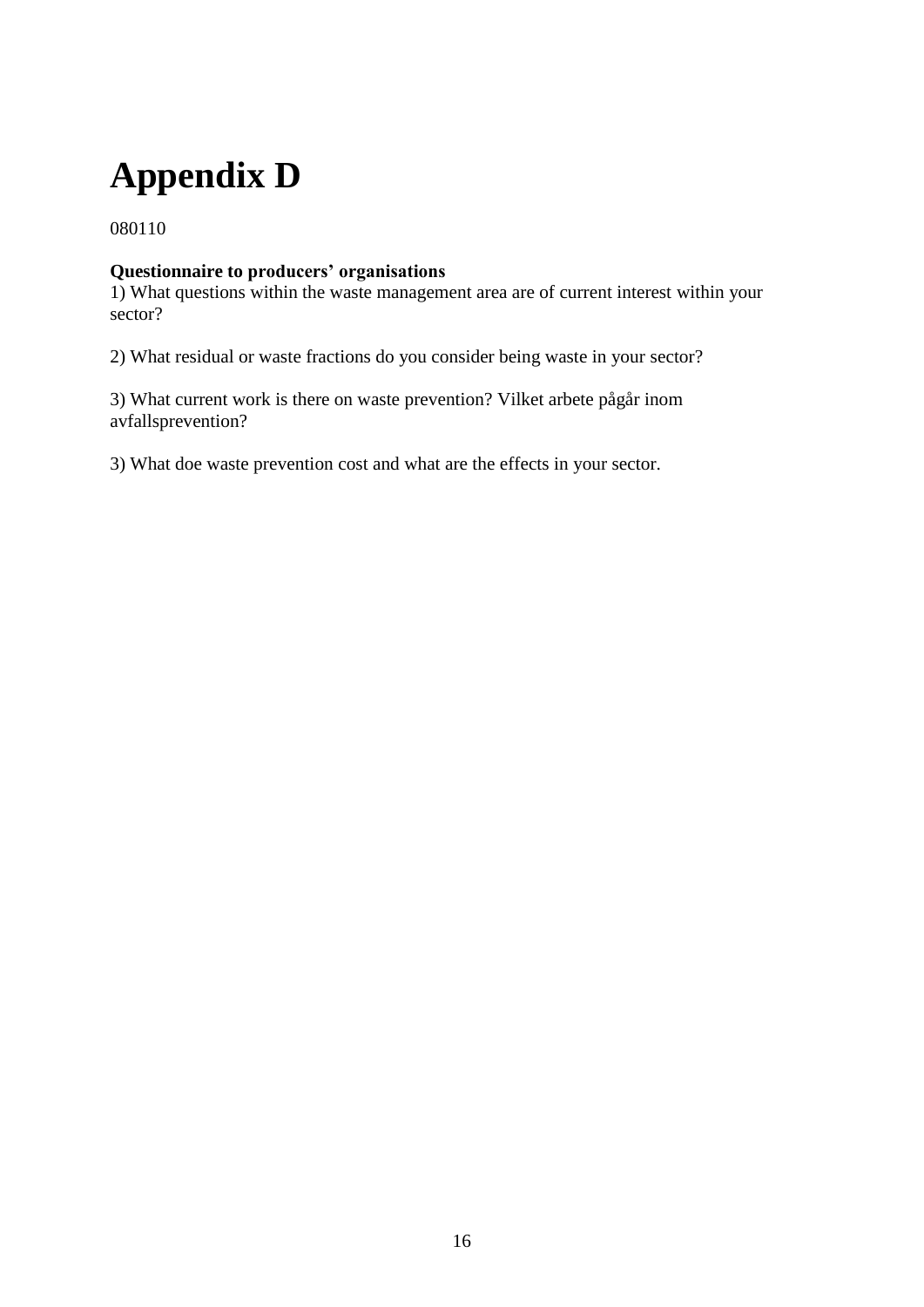# <span id="page-21-0"></span>**Appendix E**

Companies contacted, person and date.

| Date and person                        |
|----------------------------------------|
|                                        |
| 20071205, Greger Jonsson               |
| 20071205, Lars Ekdal                   |
| 20071205, Line Nilsson                 |
| 20071206, Tomas Ekström                |
| 20071206, Peter Okmark, Leif Göthammar |
| 20071214, Roine Myrin                  |
|                                        |
|                                        |
| 20080114, Gunnar Bohlin                |
| 20080114, Hanna Friberg                |
|                                        |
|                                        |
| 20071214, Tomas Rågeberger             |
| 20071217, Stefan Wik                   |
| 20071214, Jimmy Kleibrant              |
| 20071214, Lennart Östman               |
|                                        |
|                                        |
| 20071214, Kristina Wicklund            |
| 20071215, Hélène Axelsson              |
|                                        |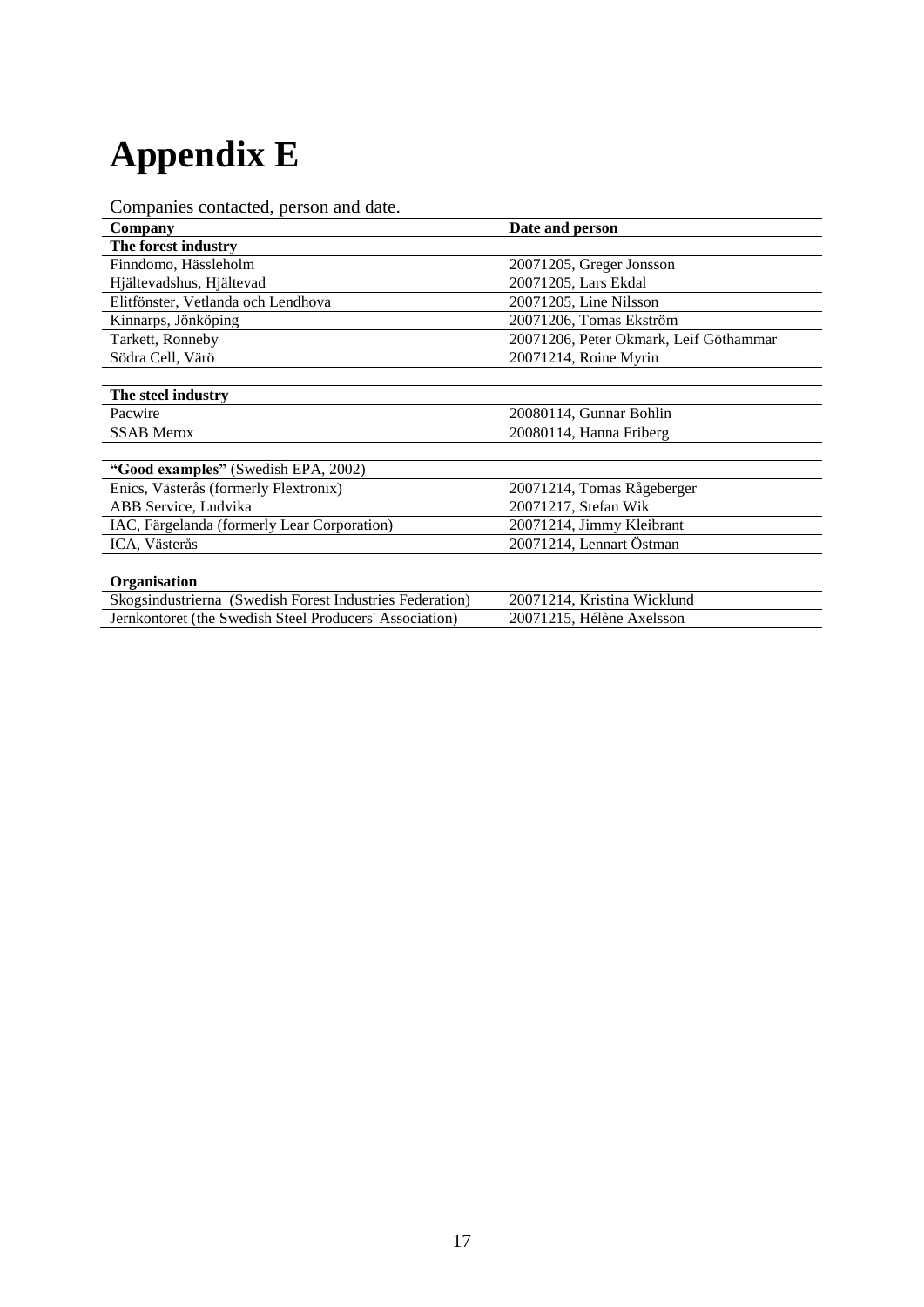## **Appendix F**

The gross list of input data on waste prevention case studies of the literature survey. The references are listed in appendix G

<span id="page-22-0"></span>

|                |                         |                                        | <b>Reduced amount</b> |                   |                |        |                              |       |                                                                                                                 |                    |                                 |             |
|----------------|-------------------------|----------------------------------------|-----------------------|-------------------|----------------|--------|------------------------------|-------|-----------------------------------------------------------------------------------------------------------------|--------------------|---------------------------------|-------------|
|                | $Nr$ Ref                | Name                                   | of waste<br>[ktonne]  | <b>Cost/tonne</b> | Cost<br>[kSEK] | Year   | <b>Sector</b>                | Code  | <b>Measure</b>                                                                                                  | Of total<br>$[\%]$ | Saving<br>[kE]                  | <b>Unit</b> |
|                |                         |                                        |                       |                   |                |        |                              |       |                                                                                                                 |                    |                                 |             |
| $\mathbf{1}$   |                         | Aire&Calder                            | 4,8                   | 1 2 4 6           | 5983           | 92-'93 |                              |       |                                                                                                                 |                    | 3 3 5 0                         | £           |
| $\overline{2}$ |                         | Catalyst                               | 12                    | 1 1 8 9           | 14 2 65        | 93-'94 |                              |       |                                                                                                                 |                    | 2 300 £                         |             |
| 3              |                         | Dee<br>Catchment                       | 87                    | 35                | 3 0 2 0        |        |                              |       |                                                                                                                 |                    | $4550$ £                        |             |
| $\overline{a}$ | $\overline{\mathbf{1}}$ | Don Rother<br>Dearne                   | (5100 m3)             |                   | 3 2 5 9        |        |                              |       |                                                                                                                 |                    | 565 £                           |             |
| 5              | $\overline{1}$          | Hereford<br>and Worcester              |                       |                   | 367            |        |                              |       |                                                                                                                 |                    | 250 £                           |             |
| 6              |                         | Humber<br>Forum                        | 18                    | 163               | 2935           |        |                              |       |                                                                                                                 |                    |                                 | $1$ E       |
| $\overline{7}$ | l 1                     | Knowsley                               |                       |                   | 226            |        |                              |       |                                                                                                                 |                    | 95 £                            |             |
| 8              |                         | LWMI                                   | 13,7                  | 214               | 2935           | 94-'95 | Machinery                    | 29-35 |                                                                                                                 | 47                 | 1 300 £                         |             |
| 9              |                         | Medway and Swale                       | 116                   | $\overline{1}$    | 141            |        |                              |       |                                                                                                                 |                    | $2155$ £                        |             |
| 10             |                         | Merseyside                             |                       |                   | $\mathbf 0$    |        |                              |       |                                                                                                                 |                    | 5 3 0 0                         |             |
| 11             |                         | <b>Tayside Food</b>                    |                       |                   | 536            |        |                              |       |                                                                                                                 |                    | 291 £                           |             |
| 12             |                         | <b>WEFT</b>                            | 0,023                 | 7 3 6 2           | 169            |        | Textile                      |       |                                                                                                                 |                    | 371 £                           |             |
| 13             |                         | <b>WMWM</b>                            | 1,3                   | 228               | 296            |        |                              |       |                                                                                                                 |                    | 895 £                           |             |
|                | 14 14                   | Pilkington                             | 1,3                   | 1 5 2 0           | 1975           |        | Glass (England)              |       |                                                                                                                 |                    | 53 £                            |             |
| 15             | 15                      | Agrochemical                           | 2                     | 1 1 8 5           | 2 3 7 0        |        | Chemestry                    |       |                                                                                                                 |                    |                                 | €           |
| 16             | 16                      | Joseph and Jesse<br>Siddons Ltd. 1999. | 0,3                   | 56                | 17             | 99     | Foundry (England)            | 27-28 |                                                                                                                 | 23                 |                                 | $8$ $E$     |
| 17 17          |                         | Armatide Shank,<br>glace use           | 0,023                 | 307               | $\overline{7}$ |        | Sanitaryware<br>manufacturer | 26    | Process modification reduced virgin glace<br>use                                                                | 30                 |                                 | $6$ $E$     |
| 18             | 17                      | Armatide Shank,<br>glace use           | 0,435                 | 3 4 0 6           | 1482           |        | Sanitaryware<br>manufacturer | 26    | Process modification reduced virgin glace<br>use                                                                | 40                 | $102 \text{ } \text{ } \pounds$ |             |
|                | 19 17                   | Armatide Shank,<br>glace use           | 0,462                 | $\mathbf 0$       | $\mathbf 0$    |        | Sanitaryware<br>manufacturer | 26    | Process modification reduced virgin glace<br>use                                                                | 20                 | $126$ £                         |             |
|                | 20 17                   | Armatide Shank,<br>glace use           | 0,462                 | $\mathbf{0}$      | $\mathbf 0$    |        | Sanitaryware<br>manufacturer |       | Installation of robotic sprayers to increase<br>production<br>28 flexibility gave also reduced virgin glace use | 10                 | 126 £                           |             |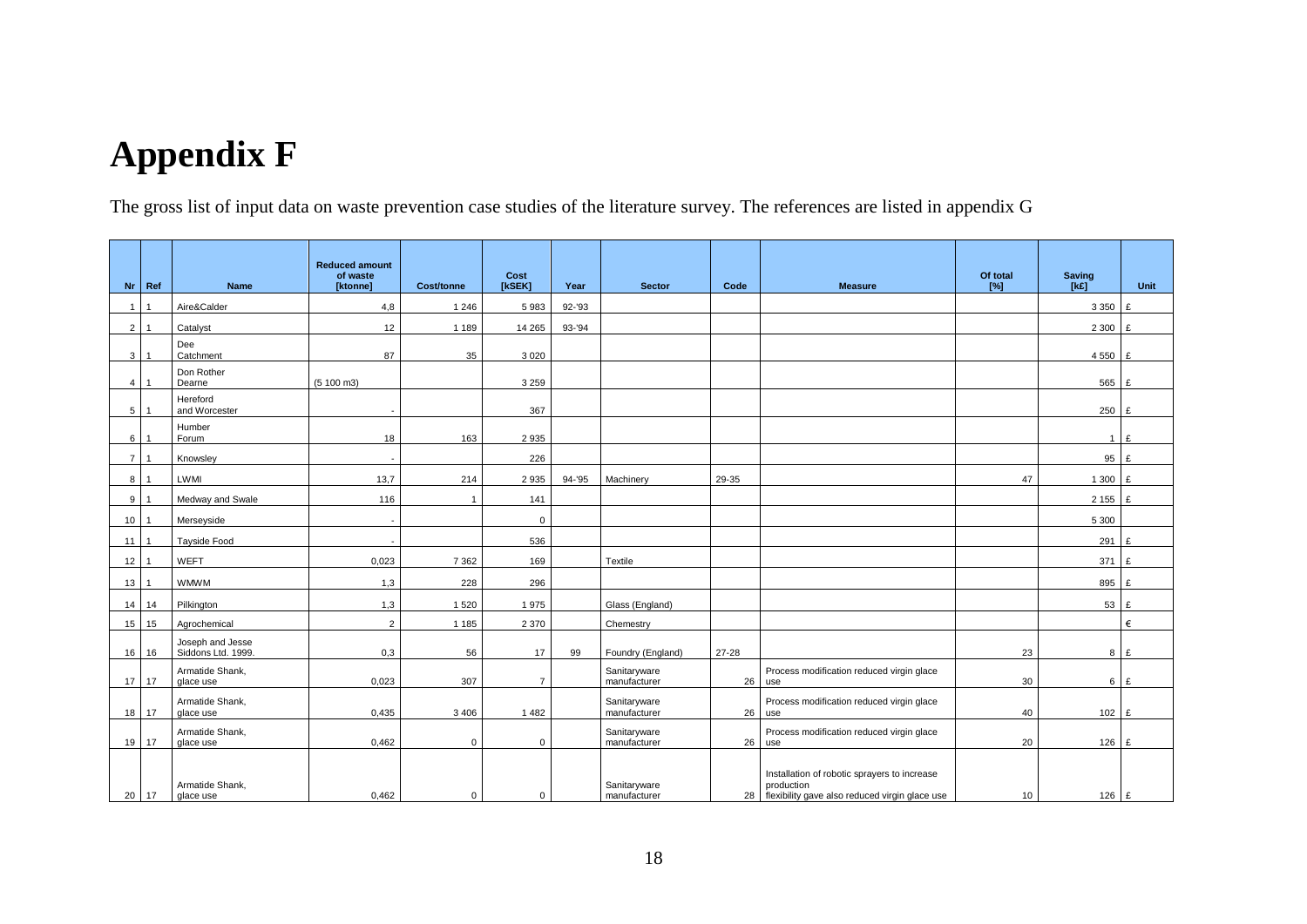| 21 | 18    | Food                                   |       |             |             |           |                                                                              |           |                                                                                                                                                                                           |                |         |              |
|----|-------|----------------------------------------|-------|-------------|-------------|-----------|------------------------------------------------------------------------------|-----------|-------------------------------------------------------------------------------------------------------------------------------------------------------------------------------------------|----------------|---------|--------------|
| 22 | 18    |                                        |       |             |             |           |                                                                              |           | Largest saving potential for raw material,<br>other input and electricity.<br>Main "possibilities" for savings through<br>technology change 60% see table 3.5. 30%<br>"procedural change" |                |         |              |
| 23 | 18    | Total of entire study                  | 1,4   | 7317        | 10 244      | 97-'00    | Food                                                                         | 15-16     | 30-40% (up to 50%) reduction in raw<br>material wastage                                                                                                                                   | 5              |         |              |
|    | 24 18 | of which                               | 1,400 |             |             |           |                                                                              |           |                                                                                                                                                                                           |                |         |              |
| 25 | 18    | technology change                      | 0,860 | 11 261      | 9679        | 97-'00    | Food                                                                         | 15-16     | Division between savings in tonne from table<br>3.5 are assumed to be the same as the<br>division between savings in pound                                                                | 5              |         |              |
| 26 | 18    | procedural change                      | 0,432 | 1 3 0 6     | 564         | $97 - 00$ | Food                                                                         | $15 - 16$ |                                                                                                                                                                                           | 3              |         |              |
| 27 | 18    | other without<br>capital cost          | 0,108 | $\mathbf 0$ | $\mathbf 0$ | $97 - 00$ | Food                                                                         | 15-16     | Good housekeeping, input change, product<br>modification, other                                                                                                                           | $\overline{2}$ |         |              |
| 28 | 19    | Food                                   |       |             |             |           |                                                                              |           |                                                                                                                                                                                           |                |         |              |
| 29 | 19    | Total of entire study                  | 1,4   |             |             | 97-'00    | Food                                                                         | 15-16     | 30-40% (up to 50%) reduction in raw<br>material wastage                                                                                                                                   |                |         |              |
| 30 | 22    |                                        |       |             |             | $03 - 05$ | Mix                                                                          |           |                                                                                                                                                                                           |                |         |              |
| 31 | 23    | WREP, mean                             |       |             |             |           | Manufacturing                                                                |           |                                                                                                                                                                                           |                | 8733    | £            |
| 32 | 23    | WREP, total                            |       |             |             |           |                                                                              |           |                                                                                                                                                                                           |                | 148 459 | £            |
| 33 | 23    | KARE, mean                             |       |             |             |           | Manufacuring and<br>transport/ warehouse                                     |           |                                                                                                                                                                                           |                | 6 1 8 0 | £            |
| 34 | 23    | KARE, total                            |       |             |             |           |                                                                              |           |                                                                                                                                                                                           |                | 86 528  | £            |
| 35 | 24    |                                        |       |             |             |           |                                                                              |           |                                                                                                                                                                                           |                |         |              |
| 36 | 25    | Phillips 2004                          |       |             |             |           |                                                                              |           |                                                                                                                                                                                           |                |         |              |
| 37 | 26    | Phillips 2006                          |       |             |             |           |                                                                              |           |                                                                                                                                                                                           |                |         |              |
| 38 | 27    | <b>NREP</b>                            |       |             |             |           |                                                                              |           |                                                                                                                                                                                           |                | 346 793 | $\mathbf{f}$ |
| 39 | 30    | East Sussex<br>betre rural, only waste | 176   |             |             | $05 - 06$ | Farming, hotel                                                               |           |                                                                                                                                                                                           |                | 32 280  |              |
| 40 | 30    | East Sussex<br>betre rural             |       |             |             | 05-'06    | Farming, hotel                                                               |           |                                                                                                                                                                                           |                | 272 000 |              |
| 41 | 31    | Cosby waste not                        |       |             |             |           | Mix                                                                          |           |                                                                                                                                                                                           |                |         |              |
| 42 | 32    | Carletti A/S                           |       |             |             | 99        | Food                                                                         | $15 - 16$ | Slimeline production                                                                                                                                                                      |                | 100 000 | DKR/yr       |
|    | 43 32 | Bent brandt A/S                        | 80%   |             |             | 99        | Wholesale trade with<br>glass, porcelain,<br>wallpaper and cleaning<br>agent | 5 1 4 4   | Packaging adjustment and reduced<br>repackaging                                                                                                                                           |                |         | DKR/yr       |
|    |       |                                        |       |             |             |           | Large-scale kitchen                                                          |           | Adjustment of portioner regarding number of                                                                                                                                               |                |         |              |
| 44 | 33    | Large-scale kitchen                    | 50    |             |             | 02        | operation                                                                    | 555       | persons<br>Reuse within production, reduced raw                                                                                                                                           |                | 500 000 | DKR/vr       |
|    | 45 34 | Roulund                                | 99    |             |             | 04        | Rubber                                                                       | 25        | material                                                                                                                                                                                  |                |         |              |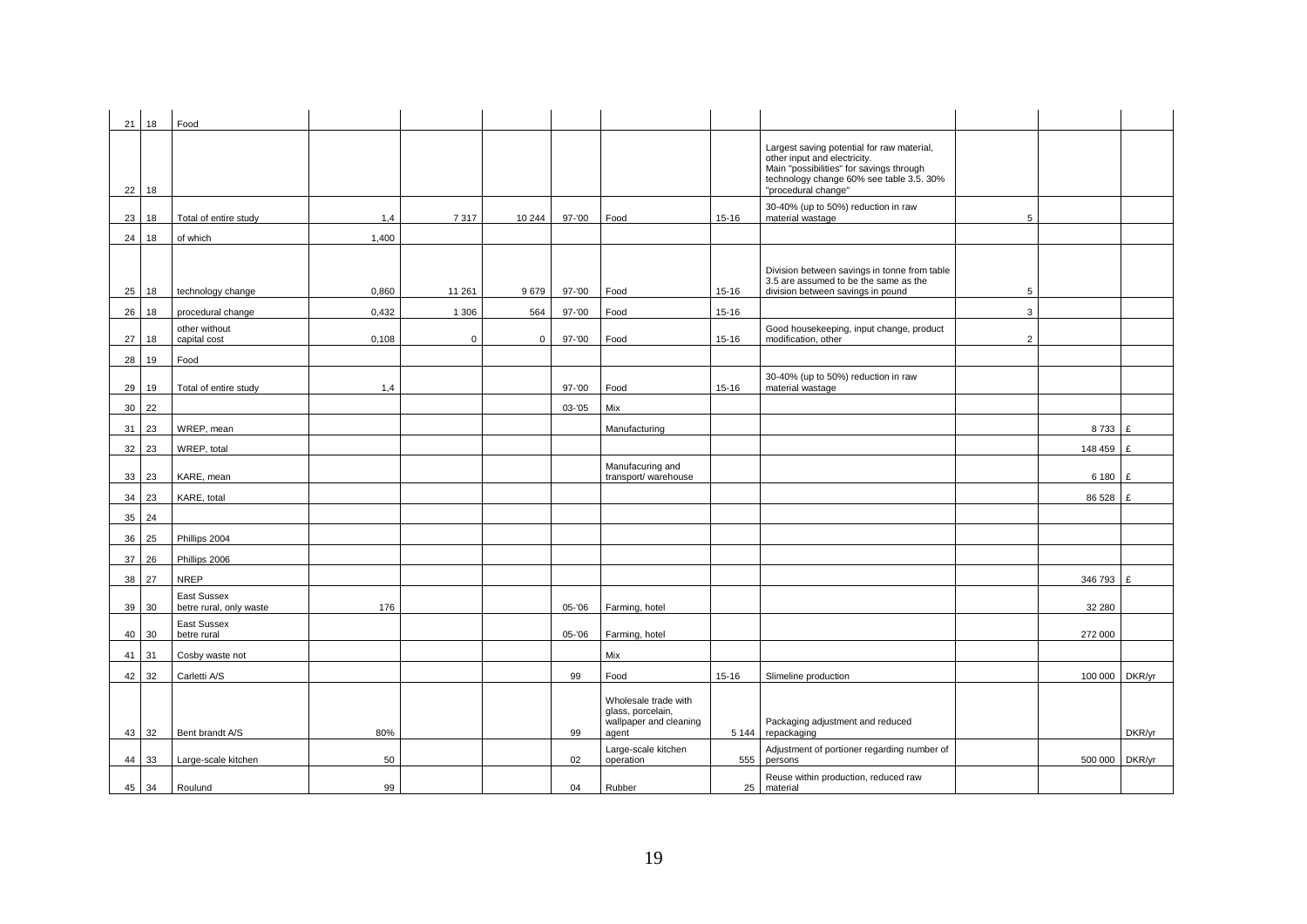| 46 | 35    | Foundry                                      | 200    |     | 04 | Foundry (Denmark)                 |           | Reuse within production, reduced raw<br>material                                                                                                                                                                                                                                           |                                                                              | 2,5milj/år     | DKR/yr         |
|----|-------|----------------------------------------------|--------|-----|----|-----------------------------------|-----------|--------------------------------------------------------------------------------------------------------------------------------------------------------------------------------------------------------------------------------------------------------------------------------------------|------------------------------------------------------------------------------|----------------|----------------|
| 47 | 36    | Wood products                                | 25%    |     | 99 | Wood furniture                    |           | Automatic cutting-out                                                                                                                                                                                                                                                                      |                                                                              |                | DK             |
| 48 | 36    | Ifölge Graco<br>Industriudstyr               | 20%    |     | 99 |                                   |           | Introduced adjustable spray mouthpiece for<br>spray painting, air mixture intake, education<br>of the spray painters.                                                                                                                                                                      |                                                                              |                |                |
| 49 | 37    | Rubber industry                              | 36     |     |    |                                   |           | Better internal sorting, relocation of<br>containers. Rubber went to inciniration<br>before. Now it is used to replace raw<br>material                                                                                                                                                     |                                                                              |                |                |
| 50 | 37    | Hempel Manufacture of<br>paint, varnish, ink |        |     |    |                                   | 24        | Slimline production when products are<br>changed                                                                                                                                                                                                                                           |                                                                              | 120 000        | DKR/yr         |
| 51 | 38    | Kitchen and bathroom<br>modules              | $-50%$ |     |    |                                   |           | Factory assembly of kitchen and bathroom<br>modules that are put together, transported<br>and installed at serial production (hotel,<br>apartments)                                                                                                                                        |                                                                              |                |                |
| 52 | 39    | <b>General Mills</b>                         | 290,56 |     | 06 | Food, baking                      | $15 - 16$ | Became aware of a large loss due to rests<br>that got burnt and stuck. Changed<br>production and recipe.                                                                                                                                                                                   |                                                                              |                | 760 000 USD/yr |
|    |       |                                              |        |     |    |                                   |           |                                                                                                                                                                                                                                                                                            |                                                                              |                |                |
| 53 | 40    | Custome foams                                | 34     |     |    |                                   |           | Cutting-out, formation of plastic foam skum<br>blocks due to customers wishes. For sound<br>isolation, packaging etc. An increased<br>quality controll of incoming material, an<br>increased accurancy in the production<br>process and product specifications. Less<br>careless mistakes. |                                                                              |                |                |
| 54 | 41    | Scandiadam                                   | $-50%$ |     |    | Car repair shop                   |           | Recycling system for spray cans. Reduces<br>the amount of packaging waste and the<br>amount of oil spillage                                                                                                                                                                                |                                                                              |                |                |
| 55 | 41    | <b>HMC Bauer</b>                             | 26     |     |    | Metal industry                    |           | Manifacures metal products such as tool<br>clips, fans etc. A smaller production<br>assortment and better production<br>organisation reduced the spill.                                                                                                                                    |                                                                              |                | UK             |
| 56 | 41    | Spillers<br><b>Speciality Feeds</b>          | 88     |     |    | Animal food                       |           | Better process control                                                                                                                                                                                                                                                                     |                                                                              |                | UK             |
| 57 |       |                                              |        |     |    |                                   |           |                                                                                                                                                                                                                                                                                            |                                                                              |                |                |
| 58 | 42    | Food, drink and<br>Tobacco                   |        | 379 |    | Food, drink and<br>tobacco        |           | Reduced raw material use due to process<br>improvements.                                                                                                                                                                                                                                   | Summary of 65<br>project within<br>Waste<br>Minimisation<br>Clubs in England | $\overline{0}$ | £              |
| 59 | 42    | Textiles, leather<br>and clothing            |        | 101 |    | Textiles, leather and<br>clothing |           | Reduced raw material use due to process<br>improvements.                                                                                                                                                                                                                                   | Summary of 65<br>project within<br>Waste<br>Minimisation<br>Clubs in England | $\mathbf 0$    | £              |
|    | 60 42 | Coke, petrol and<br>nuclear fuels            |        |     | 3  | Coke, petrol and<br>nuclear fuels |           | Reduced raw material use due to process<br>improvements.                                                                                                                                                                                                                                   | Summary of 65<br>project within<br>Waste<br>Minimisation<br>Clubs in England | $\overline{0}$ | $\mathbf{f}$   |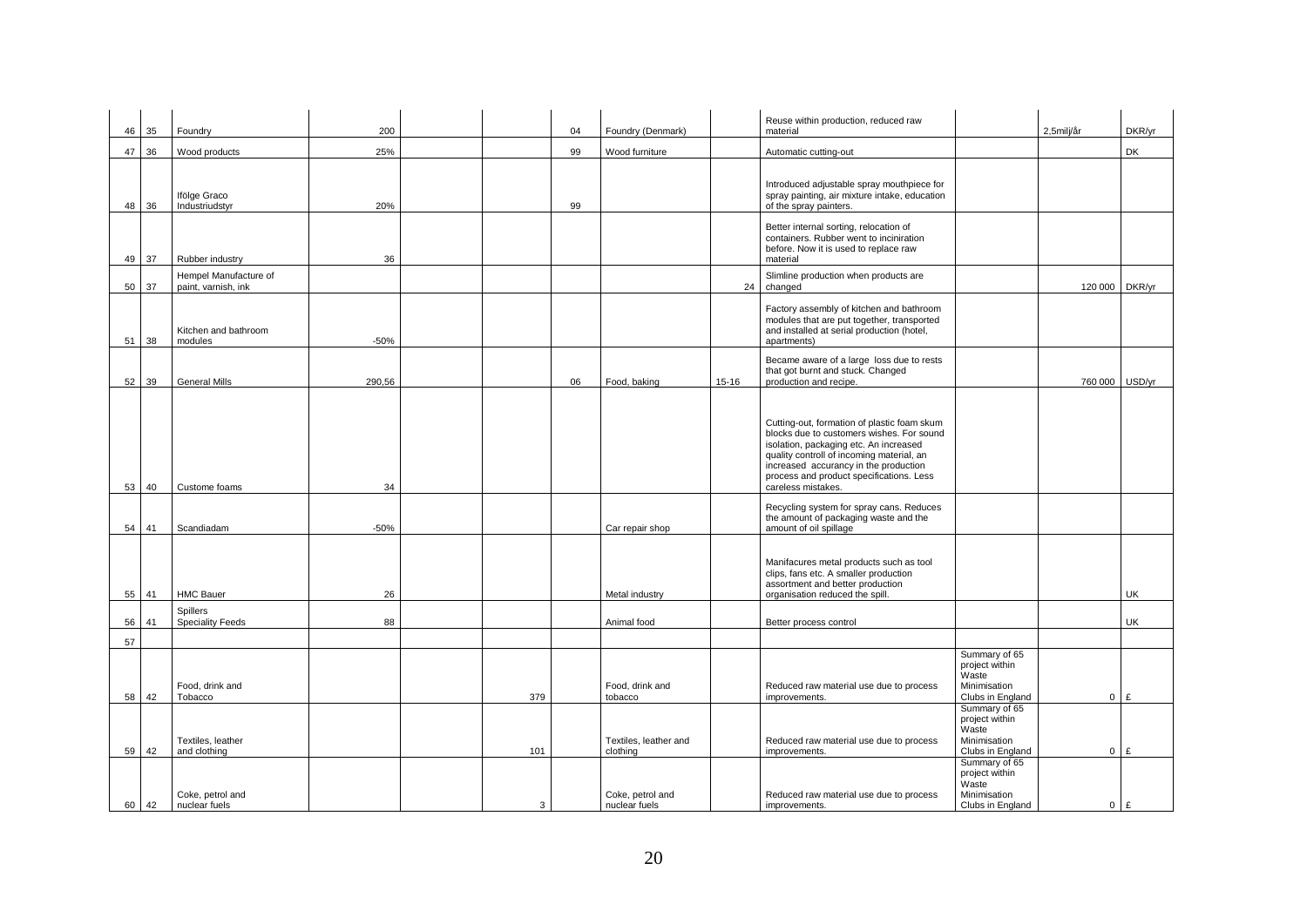| 61 | 42    | Chemicals and<br>man-made fibres     |                | 545 |    | Chemicals and man-<br>made fibres    | Reduced raw material use due to process<br>improvements.             | Summary of 65<br>project within<br>Waste<br>Minimisation<br>Clubs in England                                  | $\mathbf 0$    | £           |
|----|-------|--------------------------------------|----------------|-----|----|--------------------------------------|----------------------------------------------------------------------|---------------------------------------------------------------------------------------------------------------|----------------|-------------|
| 62 | 42    | Basic metal and<br>metal products    |                | 128 |    | Basic metal and metal<br>products    | Reduced raw material use due to process<br>improvements.             | Summary of 65<br>project within<br><b>Waste</b><br>Minimisation<br>Clubs in England                           | $\overline{0}$ | E           |
| 63 | 42    | Engineering and<br>allied industries |                | 145 |    | Engineering and allied<br>industries | Reduced raw material use due to process<br>improvements.             | Summary of 65<br>project within<br>Waste<br>Minimisation<br>Clubs in England                                  | $\Omega$       | £           |
| 64 | 42    | Other<br>manufacturing               |                | 177 |    | Other manufacturing                  | Reduced raw material use due to process<br>improvements.             | Summary of 65<br>project within<br>Waste<br>Minimisation<br>Clubs in England                                  | $\Omega$       | £           |
| 65 | 43    | Defra                                |                |     |    |                                      |                                                                      |                                                                                                               |                |             |
| 66 | 44    | Cfab                                 | 100%=37 tonnes |     | 99 | Metal industry                       | Cleaner production alternatives gave<br>reduction in cyanide waste   | Ireland, the total<br>programme<br>expenditure was<br>3 million € for<br>various types of<br>actions          |                | <b>EURO</b> |
| 67 | 44    | <b>Hitech Planting</b>               | 60%            |     | 99 | Metal industry                       | Cleaner production alternatives gave<br>reduction in hazardous waste | Ireland, the total<br>programme<br>expenditure was<br>3 million $\epsilon$ for<br>various types of<br>actions |                | <b>EURO</b> |
| 68 | 44    | SIFCO turbine<br>components          | 25%            |     | 99 | Metal industry                       | Cleaner production alternatives gave<br>reduction in chemicals use   | Ireland, the total<br>programme<br>expenditure was<br>3 million $\epsilon$ for<br>various types of<br>actions | 91 000 EURO    |             |
| 69 | 44    | Coates Lorilleux                     | 74 tonnes      |     | 99 | Metal industry                       | Reduction in packaging waste (plastic and<br>metal)                  | Ireland, the total<br>programme<br>expenditure was<br>3 million € for<br>various types of<br>actions          | 28 000 EURO    |             |
|    | 70 44 | <b>Yves Rocher</b>                   | 67%            |     | 99 | Printing ink                         | Cleaner production alternatives gave<br>reduction in raw material    | Ireland, the total<br>programme<br>expenditure was<br>3 million $\epsilon$ for<br>various types of<br>actions | 75 000 EURO    |             |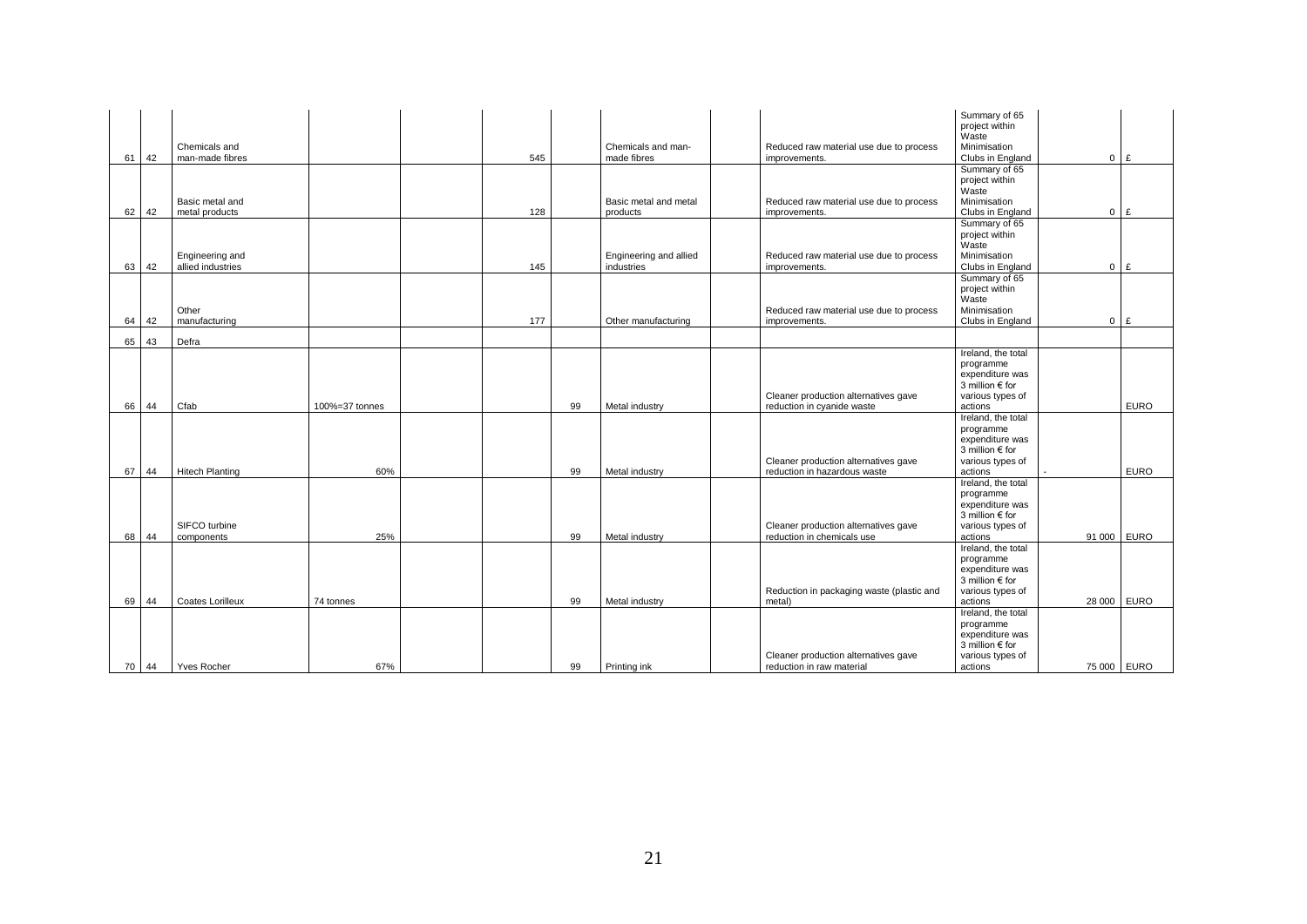## <span id="page-26-0"></span>**Appendix G**

- 1 Phillips, Pratt, Pike, 2001. An analysis of Uk waste minimization clubs: key requirements for future cost effective developments. Waste management 21, 389-404.
- 2 See [1], Case study Aire&Calder
- 3 See [1], Case study Catalyst
- 4 See [1], Case study Dee Catchment
- 5 See [1], Case study Don Rother Dearne
- 6 See [1], Case study Hereford and Worcester
- 7 See [1], Case study Humber Forum
- 8 See [1], Case study Knowsley
- 9 See [1], Case study LWMI
- 10 See [1], Case study Medway and Swale
- 11 See [1], Case study Merseyside
- 12 See [1], Case study Tayside Food
- 13 See [1], Case study WEFT
- 13b See [1], Case study WMWM
- 14 Pilkington UK float manufacturing, 1999. Glass manufacturer saves money by rotation waste-batch. Crown Copyright.
- 15 Oinas, P., 2006. Waste minimization in chemical industry. Universtiy of Oulu, Finland. OBS enbart en studieuppgift, vad jag förstår.
- 16 Joseph and Jesse Siddons Ltd. 1999. Sand transfer eliminates virgin sand use. Crown Copyright.
- 17 Environmental technology best practice programme, 1999. Cost savings through improved glaze use and recovery. Armatide Shanks Group Limited, Crown copyright, England.
- 18 Hyde K., Henningsson, S., Smith, M., and Smith, A., 2000. Waste minimisation in the food and drink industry. The East Anglian waste minimisation in the food and drink industry project. Report. University of Hertfordshire.
- 19 Henningsson, S., Hyde, K., Smith, A., and Campbell, M., 2004. The value of resource efficiency in the food industry: a waste minimisation project in East Anglia, UK. Journal of cleaner production 12, 505-512, 2004
- 20 Manandahr, R., Cannibal, G.L. Martin, C.E. 2002. Analysis of company constraints and enablements to use services of waste minimisation clubs. Published in Proceedings of Business, Strategy and Environment Conference, Manchester, United Kingdom, 2002.
- 21 Millard, D., Hooper, P., Stubbs, M. Inter-organisational learning networks and waste minimisation projects. International summer Academy on Technology Studies - Corporate Sustainability. 13-19 July 2003, Deutschlandsberg, Austria.
- 22 Ackroyd, J., Titmarsh, L., Coulter, B., Dombey, A., Phillips, P.S., 2006. Business excellence through resource efficiency (betre): East Sussex waste minimisation programme, Resources, Conservation and Recycling 46 (3), 217-241.
- 23 Clarkson, P.A., Adams, J.C., Phillips, P.S., 2002. Third generation, low cost waste minimisation clubs: A case study from the East Midlands of England. Resources, Conservation and Recycling, 36, 2, 107-135, 2002.
- 24 Coskeran, T., Phillips, P.S., 2005. Economic appraisal and evaluation of Uk waste minimisation clubs: proposals to inform the design of sustainable clubs. Resources, Conservation and Recycling, 43, 361-374.
- 25 Henningsson, S., Prat, R.M., Phillips, P.S., Hyde, K., 2001. Waste minimisation clubs: a cost efficient policy instrument? European Environment 11, 324-339.
- 26 Phillips, P.S., Dempsey, M., Freeestone, N.P., Read, A.D., 2004. A radical new proposal for delivering and financing waste minimisation clubs in England, due to loss of landfill tax credit scheme funding. Resources, Conservation and Recycling, 43, 35- 50.